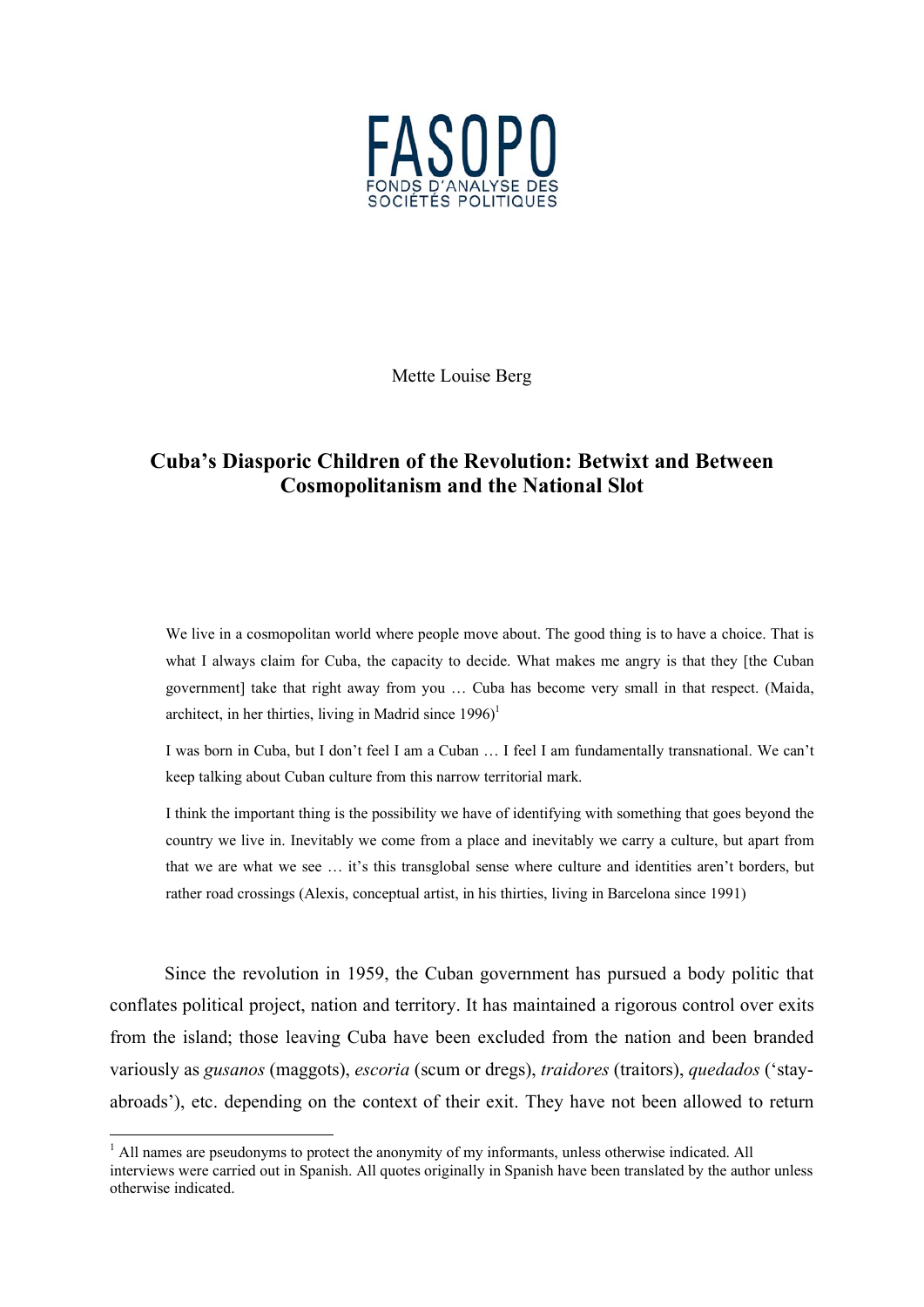even to visit close family. Notwithstanding the efforts of the government, current estimates put the number of diasporic Cubans well over a million people. With an island population of approximately eleven million, this means that few Cuban families have been untouched by post-revolutionary emigration from the island. Although travel restrictions have eased since the 1990s and communication between Cubans on and off the island has become relatively easier, diasporic Cubans are severely constrained in the ways in which they can engage with their homeland. They are not allowed to invest in Cuba or to own property, nor do they have any political representation on the island. To further complicate the fraught relationship between the government and the diaspora, the enduring US embargo poses its own restrictions in particular for the approximately one million Cubans who live in the US. Spain by contrast has always maintained a relatively open policy towards its former colony. Yet this does not necessarily make it easier for the 50,000+ Cubans living in Spain to establish transnational social fields nor to develop and maintain border-crossing familial, economic, social, organizational, religious and political relations such as those anthropologists have identified for other migrant groups (see e.g. Glick Schiller et al. 1992). Restrictive Spanish migration policies and the necessity of *papeles*, papers or documents, for anything from finding a job to signing a lease for a flat, and of course travelling, add up to effective restraints on bordercrossing transnational practices. It is in this context of territorial nationalism, jealous body politic, antagonistic relations between the government and dominant exile groups, and practices of exclusion in host societies that cosmopolitan ideals exert a certain attraction to people like Maida and Alexis, as evident in the above quotes.

While cosmopolitanism used to be associated with Western, elite practices, it has in recent years been used to describe a wider array of practices by non-elite and non-Western groups (see e.g. Cheah and Robbins 1998; Clifford 1997b; Vertovec and Cohen 2002; Wardle 2000). This new literature explores how cosmopolitan practices and discourses relate to specific cultural contexts and particular experiences and trajectories; it invites us to think in terms of cosmopolitanisms in the plural (Clifford 1997b; Robbins 1998) and rejects the supposed opposition between cosmopolitans and locals (Beck 2002). Cosmopolitans after all, also have social ground under their feet; they also speak and act from a somewhere. This article is about the cosmopolitanism of Cuba's 'children of the revolution' living in Spain. They are those now young adults who were born in Cuba after the revolution and who were brought up to become the socialist *Hombre Nuevo* or New Man, envisioned by Ernesto 'Che' Guevara. As a generation, they benefited from investments in education, healthcare and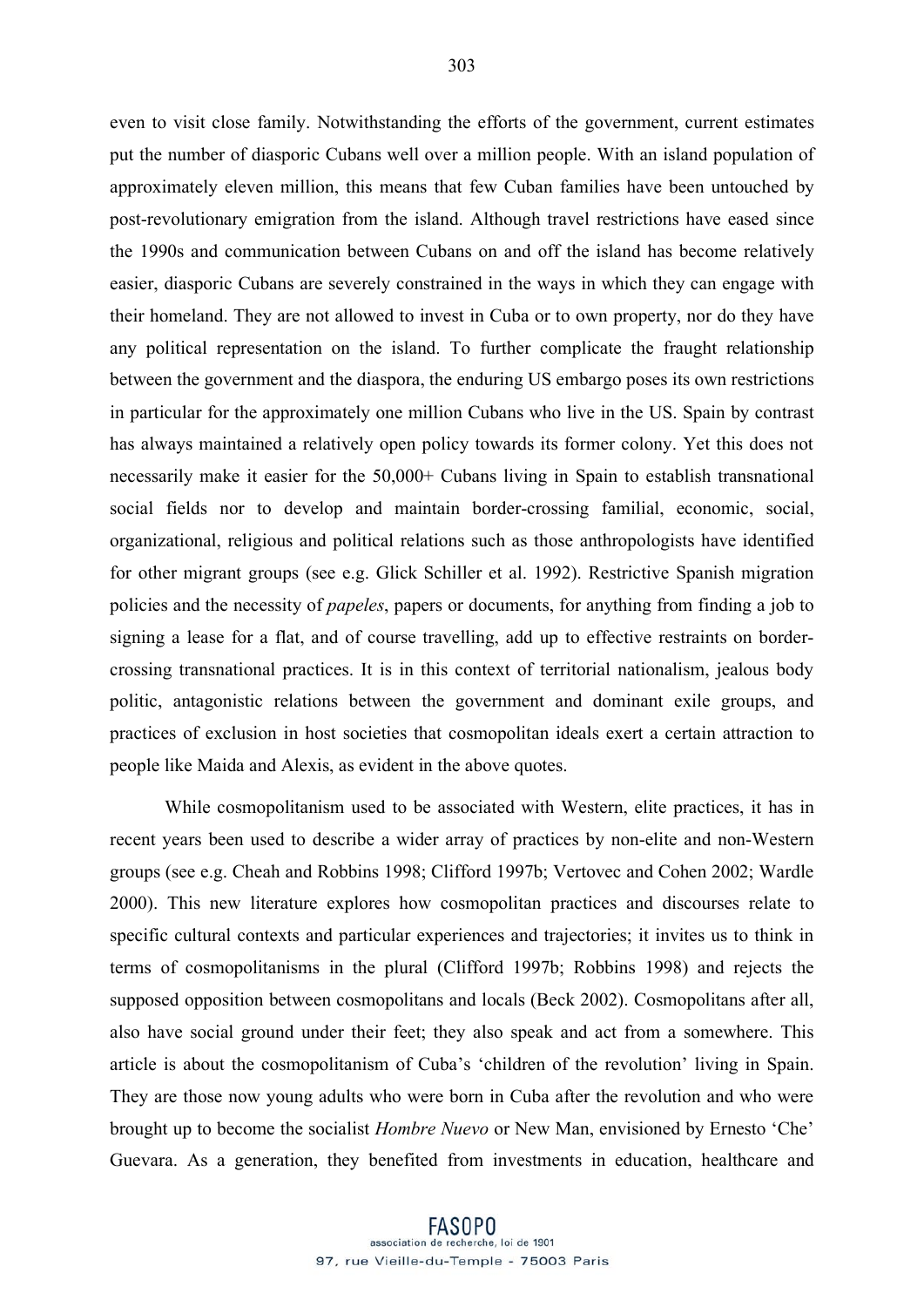culture. They attended Cuba's new selective schools and many went on to study at universities in the Soviet Union and East European socialist countries. Theirs was a world of socialist cosmopolitanism, which nonetheless simultaneously was infused with commitment to a national, territorially-based political project: an independent, socialist Cuba. As the opening quotes suggest, however, some of these New Men and New Women now embrace ideals of cosmopolitan individualism rather than the patriotic socialism they were inculcated as children. The article seeks to answer the question of what identity work cosmopolitan discourses do for these children of the revolution.

Although they themselves have turned away from the current government, their former privileged status in Cuba as a generation destined to fulfil and embody the ideals of the revolution continues to shape the way the Cuban state interacts with them. Some have consequently been branded as *traidores*, 'traitors', by the government and even by their own families. Although they see themselves as loyal to the original aims of social equality of the revolution, they nonetheless find it impossible and stifling to live in Cuba in the current political and cultural environment; having been excluded from the territory-based national project on the island they forsake nationalism. In diaspora they are foremost identified as Cubans and are expected to embody classed, racialised and gendered stereotypes of Cubanness; yet their compatriots who left Cuba in the 1960s and '70s denounce them as an *exilio de terciopelo*, a 'velvet exile', or as *conversos*, 'converts', and chastises them for their lack of patriotism. This generation of Cubans are in short caught in multi-layered paradoxes of disjuncture and rupture between here and there; then and now; belonging and notbelonging.

James Clifford has invited us to see experiences of cosmopolitanism as 'worldly, productive sites of crossing; complex, unfinished paths between local and global attachments' (Clifford 1998: 362). Such sites or 'road crossings' in Alexis' wording are inevitably exposed to specific historic forces. As I shall argue, the cultural tools the children of the revolution employ in their narratives of cosmopolitanism point back to revolutionary Cuba, while the narratives themselves transgress the national. I focus on two nodal points where contesting ideas and understandings of subjectivity, belonging and identity meet and crystallise. One is in meetings between diasporic children of the revolution and Cuban Embassy officials. These are unequal encounters between citizens and representatives of the state. Embassy officials label and categorise Cubans living abroad with important implications for those being labelled. Defected members of the Communist Party or former employees in strategically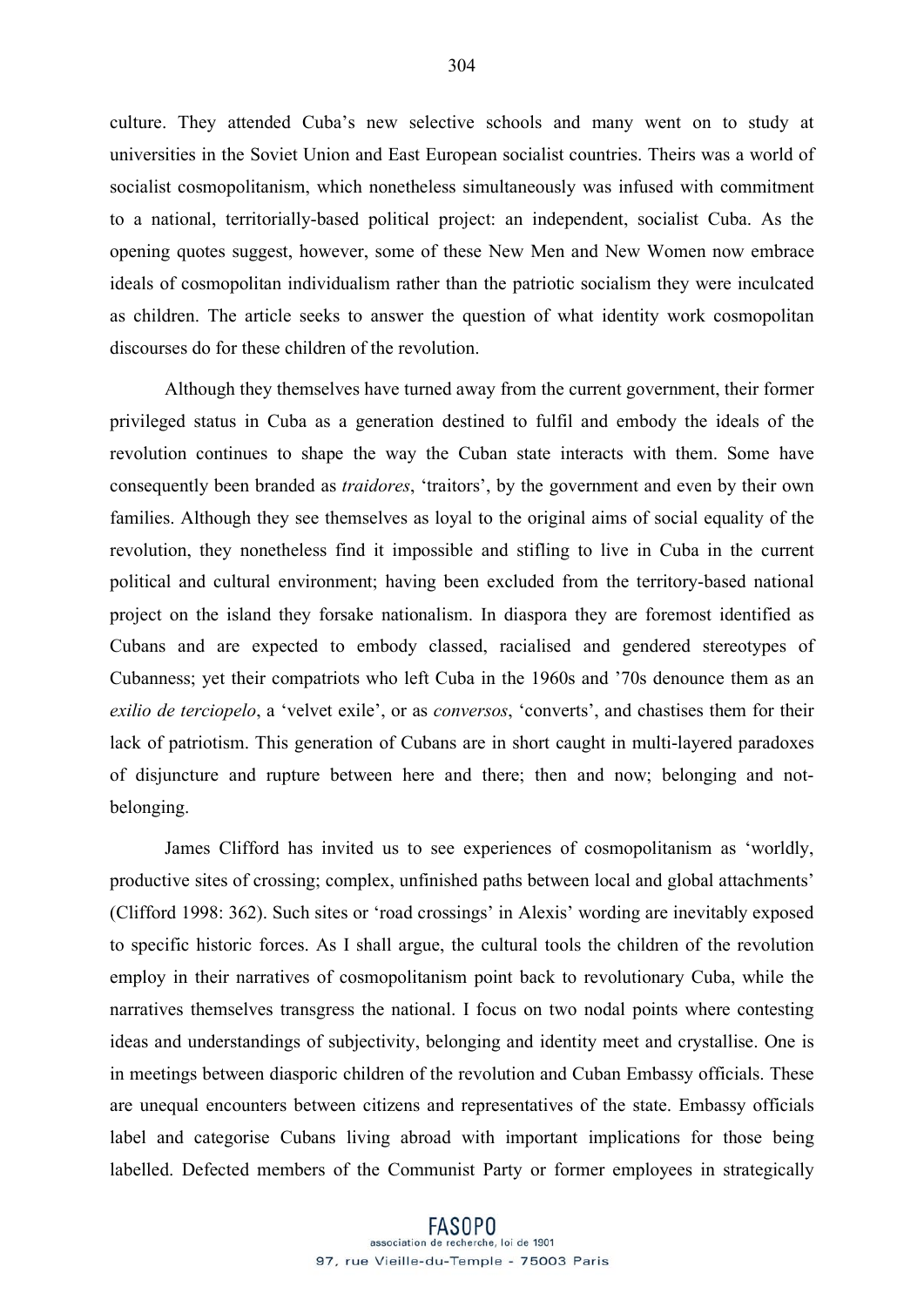important sectors are likely to be considered *traidores* or *desertores*, 'traitors' or 'deserters'. As such they are subject to punitive measures, often a five-year ban on return visits to the island, even if close family members still reside there. Much is therefore at stake in meetings with these officials, but diasporics can do precious little to influence their outcomes. The other nodal point is constituted by public and private narratives of cosmopolitanism in which diasporic children of the revolution reclaim agency for themselves and tongue-in-cheek subvert officialdom. Although my focus here is on the children of the revolution, a brief comparison with an earlier generation of political exiles who settled in Spain in the 1960s and '70s provides contrast and context for their narratives.

The article is based on seventeen months of multi-sited ethnographic fieldwork, which I undertook in 2001-2002. During this period I was based in Madrid, but also travelled to Barcelona and Cádiz in southern Spain, as well as Miami and Havana. The fieldwork focused on the relationship between memory and politics among Cubans in Spain.

### **Cuba's Hombre Nuevo**

That Cubans of Maida and Alexis' generation are attracted to cosmopolitan ideals is both ironic and entirely logical. After the Cuban revolution in 1959, the government set out to create a new kind of political subject, the *Hombre Nuevo*, or New Man (note the gendering), who was to be a socialist *and* a patriot. For Ernesto 'Che' Guevara, Fidel Castro's close collaborator, constructing the *Hombre Nuevo* was as important a part of constructing communism, as was the transformation of the material base of Cuban society (Guevara 1977: 7). The New Man was to sacrifice his personal life for the revolution; he would be cooperative, hardworking, morally pure and disinterested in personal gain; in short 'untainted' by the 'original sin of capitalism' (Guevara 1977: 14). Although women were seen as important to the revolutionary project, patriarchal beliefs and patronising attitudes towards them as political subjects dominated in the revolutionary government (Smith and Padula 1996). Implicitly the New Man was understood to be male and heterosexual and repression of homosexuality was soon initiated (Lumsden 1996).

Education was centrally important to bring about the New Man. Indeed, Guevara envisioned that 'society as a whole should be converted into one giant school' (Guevara 1977: 7). The government made primary education free and universal and soon created mixed-sex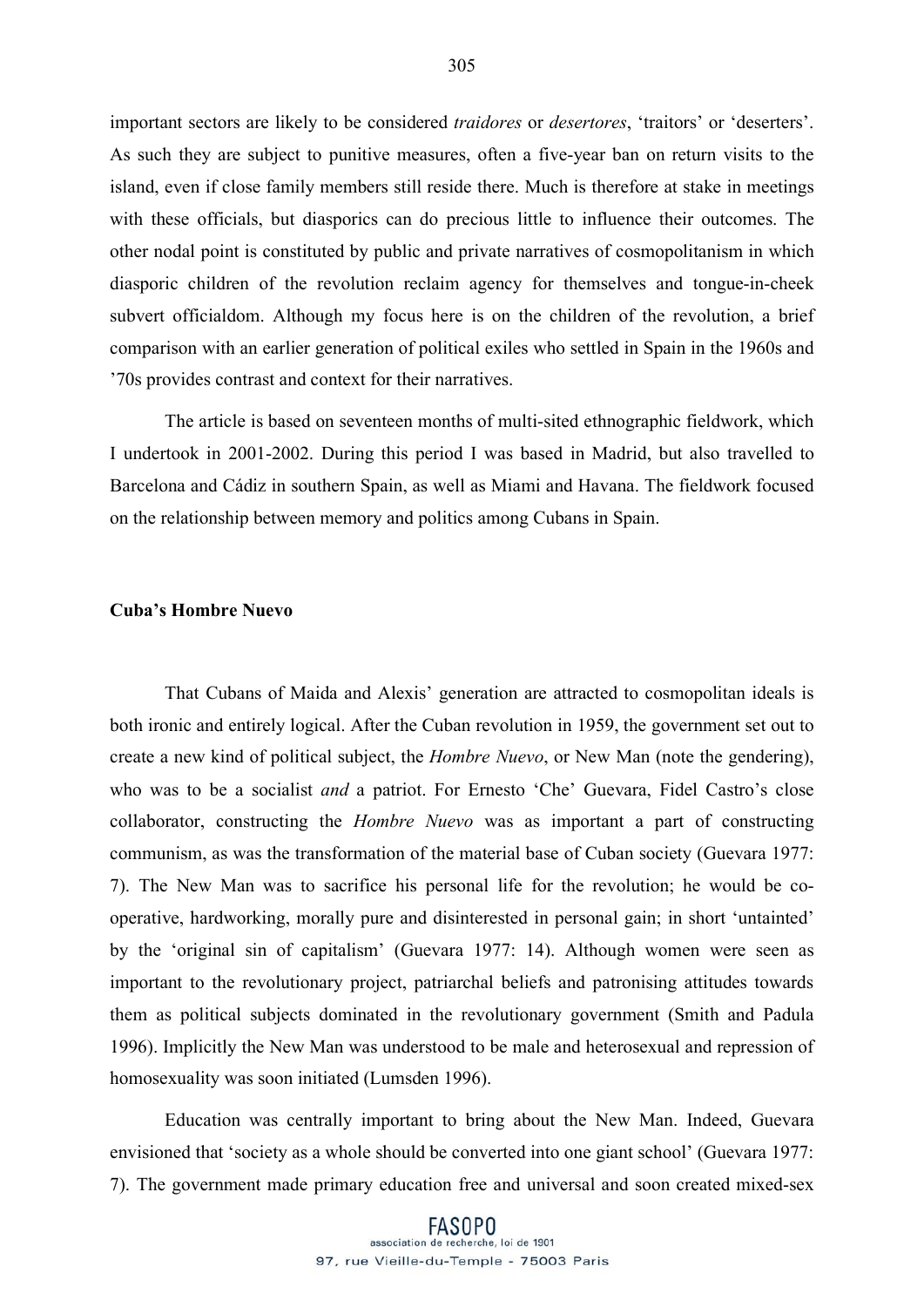boarding schools. Illustrative of the modernist zeal of the revolution and the desire to break with the tradition of religious education, the boarding schools prioritised scientific and technical skills. In 1961 all private schools were nationalised, signalling the closure of the private Catholic schools hitherto frequented by the middle and upper classes (Smith and Padula 1996: 85). In the new boarding schools, which were often located in the countryside, pupils would spend half the day studying, the other half doing manual, agricultural work. The schools were named after ideological or revolutionary heroes or battles in the revolutionary struggle; hence the 'V.I. Lenin Vocation School' or the 'Battle of Jigüe School'. The boarding schools, some of which opened in former army barracks and guerrilla camps, put emphasis on austerity, discipline and obedience (Smith and Padula 1996: 83). They were designed to minimise the influence of parents' pre-revolutionary values on the children and to discourage 'individualism' (Smith and Padula 1996: 87): The new Cubans were truly to be the children of the revolution. In the accounts of my informants it was clear that the new educational system did socialise Cuban children into a distinct generational outlook. Mirta, who eventually left Cuba for Spain when she was twenty-one in 1993, told me how she as an eight-year-old child of the revolution resisted her family's plans to emigrate to the US in 1980:

My family talks to me about it … they told me that there was a lot of ice cream. They tried to tempt me with material conditions, but of course I was a child at that moment, I had my friends and I said no. I said I wasn't going to leave my *Patria*, my palm trees, and my Martí [patriotic hero of the independence struggle].

Equally, Pablo, like many of this generation spent most of his childhood in a boarding school. As an adult he felt that he did not really know his parents, who remained on the island while he had settled in Sweden after studying in the Soviet Union. The distance in his relationship with his parents was underlined by his belief that his parents and others of their generation were incapable of understanding what he called the 'promiscuity' of his boarding school. By this he implied not only sexual promiscuity, but also the disregard for prerevolutionary racial and class hierarchies encouraged and enabled by the boarding schools. The restructuring of the educational system, the at times considerable physical distance from kin and family in boarding schools, and the bringing together of children from across the island in short combined to succeed in producing a new political subject who valued the *Patria* and the revolution above the family.

When Cuba became an ally of the Soviet Union, its highest achieving New Men and New Women were given the opportunity to study at universities of the socialist bloc countries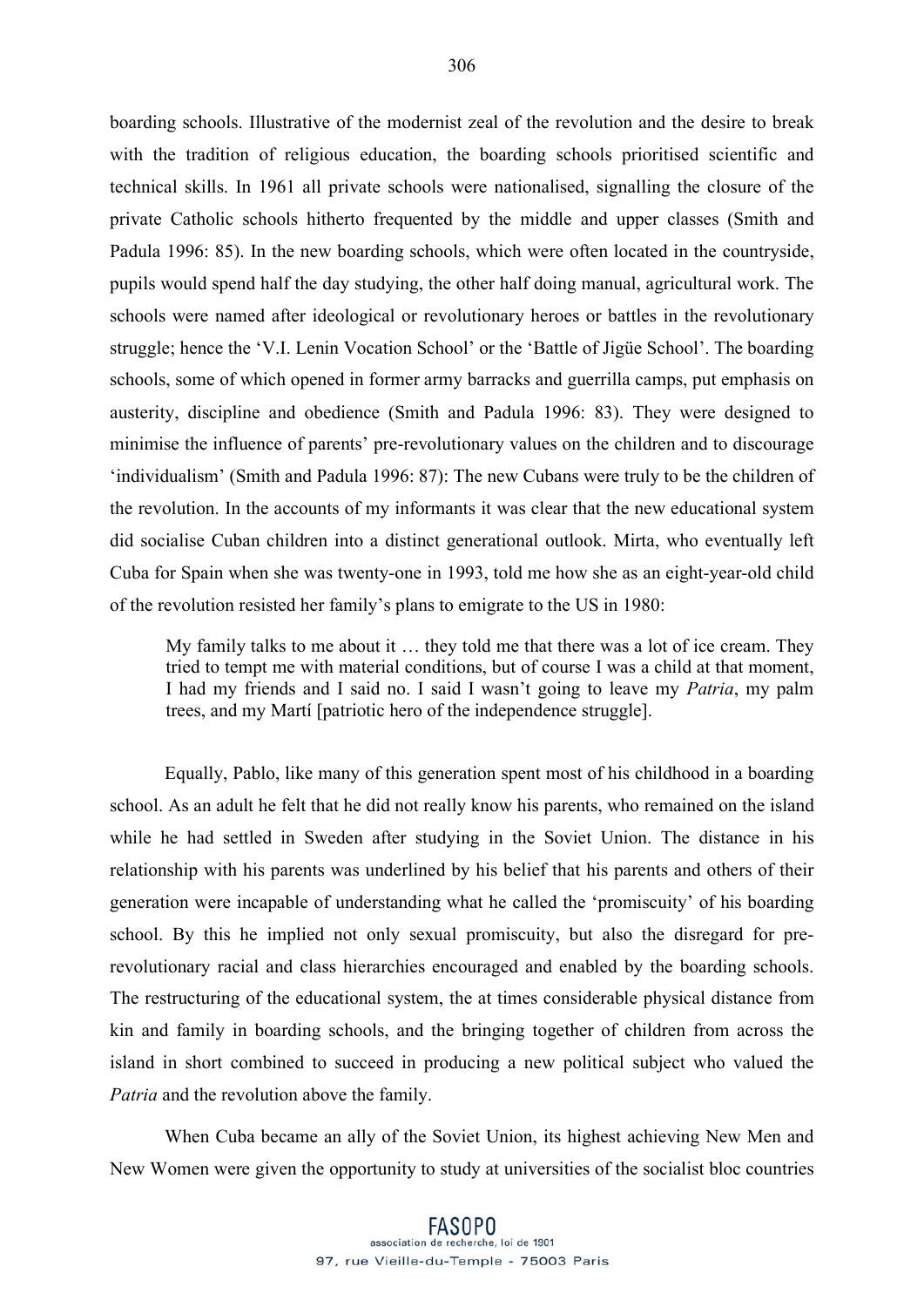free of charge, supported by government maintenance grants. Between 1961 and 1982 more than fifty-six thousand Cubans studied in the Soviet Union alone. In the academic year 1984- 1985 thirty-eight percent of them were women (Smith and Padula 1996: 90). However, with the breakdown of the socialist bloc the possibilities and outlook for this generation were radically changed. From participating in a transnational socialist world, Cuba's New Men and New Women found themselves living on a small, impoverished island where the anticipated opportunities for social mobility were rapidly contracting. Yet the perspectives gained, relationships entered into, and friendships forged in the boarding schools and during studies abroad, were to prove crucial in the future trajectories of these Cubans.

### **The Children of the Revolution in Spain**

In the aftermath of the euphemistically named 'Special Period', i.e. the severe economic crisis which engulfed Cuba after the breakdown of the Soviet Bloc, the New Men and New Women have chosen in large numbers to desert the island. Their motivations for leaving have been a combination of problems of censorship and repression, disappointment with the policies of the government or direct opposition to its ideology, and personal or career frustrations, exacerbated by Cuba's economic crisis and isolation from international intellectual and artistic circuits after the breakdown of the socialist bloc. Maida, the architect living in Madrid, who I quoted at the beginning of the article, gave an illustrative account of when and why she decided to leave Cuba:

In 1994 … the situation in the whole country was disastrous, economically speaking ... The moment in which I said to myself "I want to leave," was when I was standing on the beach in Guanabo [east of Havana] and I saw rafts and rafts of people leaving the country and the police were just standing there. Fidel [Castro] was saying that anyone who wanted to leave could leave. People were dying and nobody said anything. Absolutely nobody said anything at all.<sup>2</sup>

Honestly, I never decided *not* to go back, but I needed so badly to live somewhere else, I needed another place. I think it was also to do with being caught up in the maelstrom of my generation. Everyone wanted to leave and the ambience was getting ever more asphyxiating. My possibilities were suddenly very limited.

 $\frac{1}{2}$  Maida is referring to the *balseros* crisis of the summer of 1994 when tens of thousands of Cubans took to the sea in fragile, homemade rafts. An unknown number perished at sea (see Ackerman 1996).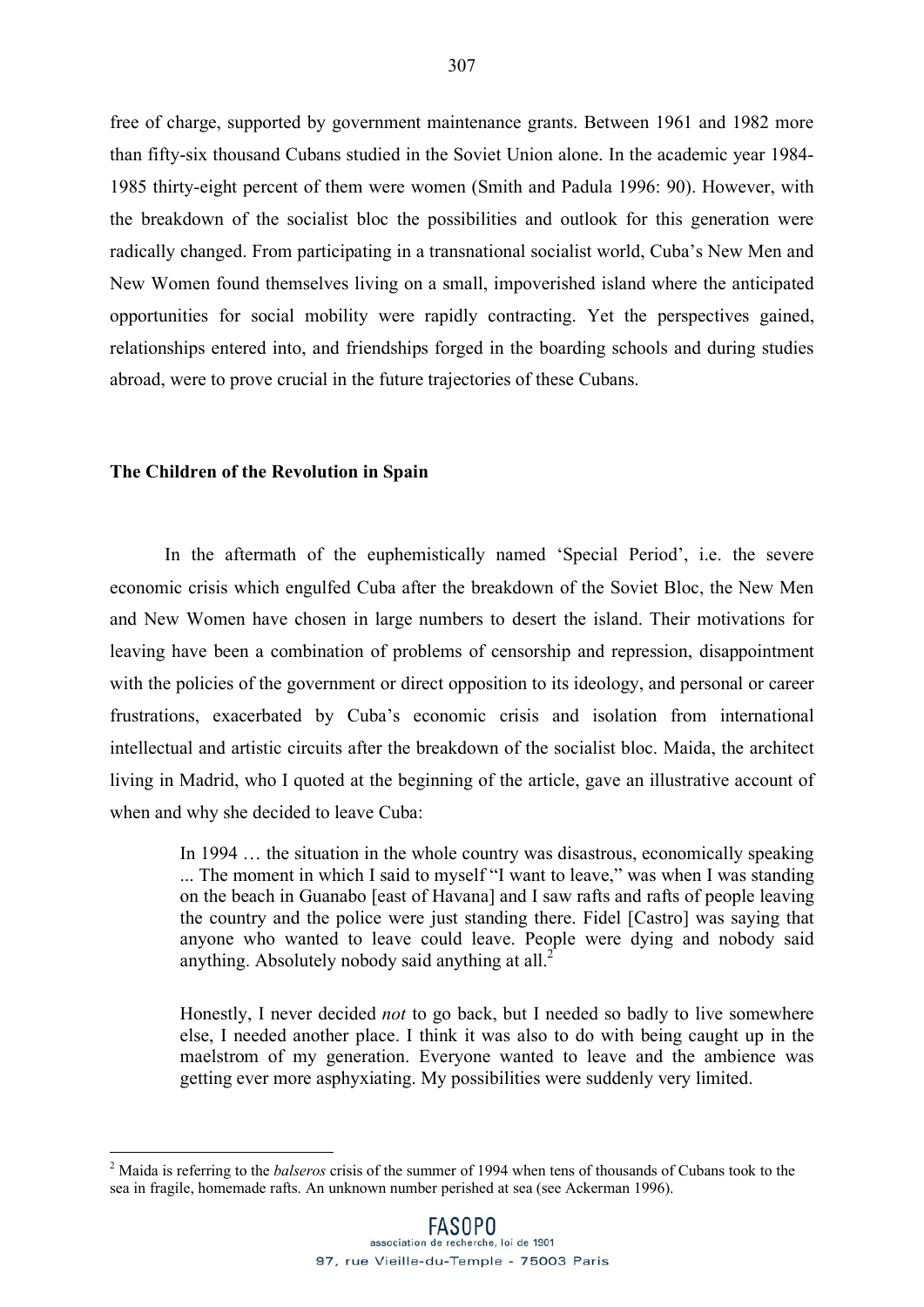The gradual opening of the island to global capitalism in the 1990s through tourism and joint ventures revitalised old links to Spain, the former colonial power, and invitations and grants from Spanish universities and cultural institutions began to offer a new connection to the outside world. In the early 2000s a number of Cuba's young intellectuals, artists and writers had accordingly settled in Spain, where apart from the benefits of a shared language, they also avoid the political stigma associated with living in the US. In Spain they are however confronted with a romance of Cuba in which imperialist nostalgia (Rosaldo 1993) mixes with capitalist expediency to produce representations of Cuba as the lost and beloved colony fixed in time, newly available again through sexual and economic conquest by Spanish tourists and companies. While such expectations bespeak the history of conquest, colonialism and migration between Cuba and Spain, they are clearly incompatible with the ideal of the socialist New Man and are often a cause of frustration.

When the children of the revolution started settling in Spain, there was already an established community of Cuban immigrants, organised in the *Centro Cubano*, Cuban Centre, and through a Catholic prayer group. However, besides their origins in Cuba, the children of the revolution and the earlier group consisting of politically motivated exiles have little in common (in the remainder of this article, 'the exiles' will refer to this specific group of Cubans). Life in diaspora and memories of Cuba are so different for each of these two generations, that it is tempting to use different analytical frameworks and concepts for each of them. Whereas the exiles embody a diaspora infused with mourning, bitterness and loss of a beloved homeland, the children of the revolution playfully engage with postmodern discourses of cosmopolitanism. There is now a growing appreciation that diasporas often contain within them both territorializing, essentialist urges and celebrations of movement and hybridity (Ballinger 2003; Malkki 1995; Werbner 2000). These differences will also be recognisable to anyone familiar with recent scholarly writing about diaspora. One the one hand there is William Safran's conservative definition of diaspora concerned with definitions and boundary marking (1991), resonating with the quest for exilic purity of the first generation of Cuban diasporics. One the other hand, there is Appadurai and Breckenridge's celebration of the fluidity of diasporas (1989), which fits so well with the discourse of the children of the revolution. As James Clifford has noted there is a difference between 'diaspora theories, diasporic discourses, and distinct historical experiences of diaspora', yet some slippage between them is difficult to avoid, as theorising about diasporas is always embedded in particular histories, maps and experiences (1997a: 244-5). While I cannot address it in the

**FASOPO** association de recherche, loi de 1901 97, rue Vieille-du-Temple - 75003 Paris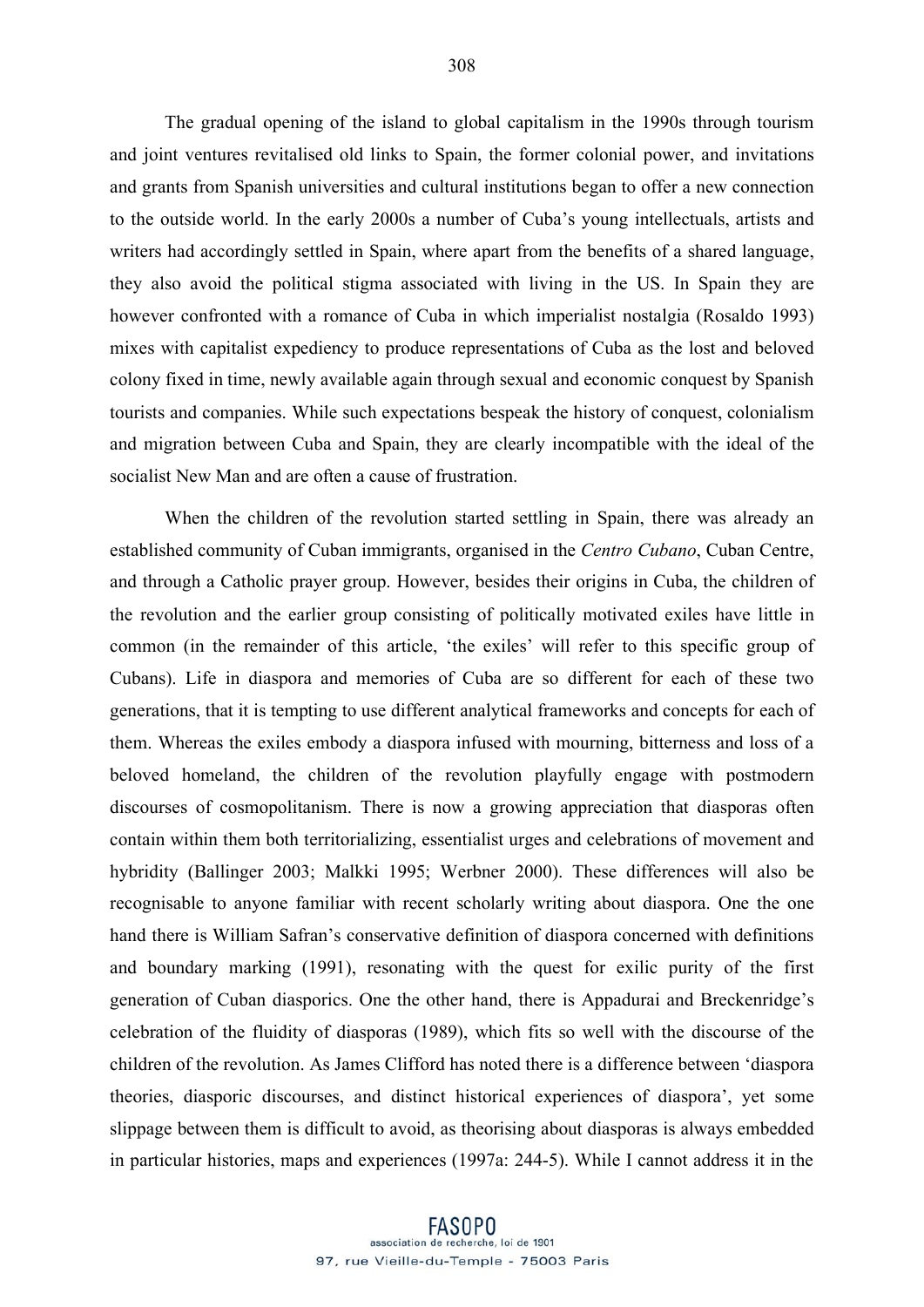detail it merits, the ethnographic material in this article raises important questions about the relationship between theory building, scholarly writing and the lives and experiences of our informants, particularly in the case of groups whose identity work is informed by the very same discourses that inform scholarly writing (see also Beck 2002; Kirschenblatt-Gimblett 1994).

The exiles were not from the very upper echelons of pre-revolutionary Cuba who mostly settled in the US. They belonged rather to those sectors of the socially conservative, patriotically minded, Catholic middle classes whose small businesses were confiscated and who felt marginalised by the political restructuring of society. Many were originally Spanish migrants who settled in Cuba in large numbers in the early twentieth century, or their offspring. Although some of them left Cuba individually, many were able to emigrate in family groups. Consequently, few have close family left in Cuba and they therefore rely on secondhand accounts of life in their former homeland. In contrast to the exiles, most of the children of the revolution left Cuba individually, sometimes leaving partners or children behind. Most still have good friends and close family members in Cuba with whom they maintain contact. For the exiles there were no legislative restrictions on settling in Spain; some of them were still Spanish citizens. Many also had close kin ties or even family land and small properties in Spain. Unlike their counterparts in the US, however, the Cubans never became a force in politics; Franco did not allow it. Although many of the exiles had originally been sympathetic to the revolution, in exile they became fiercely opposed to the new government. The differences in politics between the exiles and the Children of the Revolution are neatly summed up by the fact that while the exiles left Castro's Cuba in the 1960s and '70s in favour of Franco's Spain, the children of the revolution often said to me that they would never have entertained the idea of settling in Spain prior to the transition to democracy in the mid-1970s.

The exiles organised themselves in the *Centro Cubano*, Cuban Centre, which, although now in decline, continues to serve as a social meeting place. It looks to Miami for political leadership and clout and is otherwise a relatively inward-looking place located on a first floor in the exclusive and bourgeois *Salamanca* area of Madrid. The *Centro's* volunteers offer advice to newly arrived Cubans two mornings a week, but there is otherwise little contact between these exiles and Cubans who have arrived subsequently. The *Centro* is decorated with patriotic insignia and symbols of pre-revolutionary Cuba. A large map of Miami showing Cuban dominated neighbourhoods fills an entire wall in the entrance hall testifying to the importance of Miami as a site of identification for the exiles. For them Miami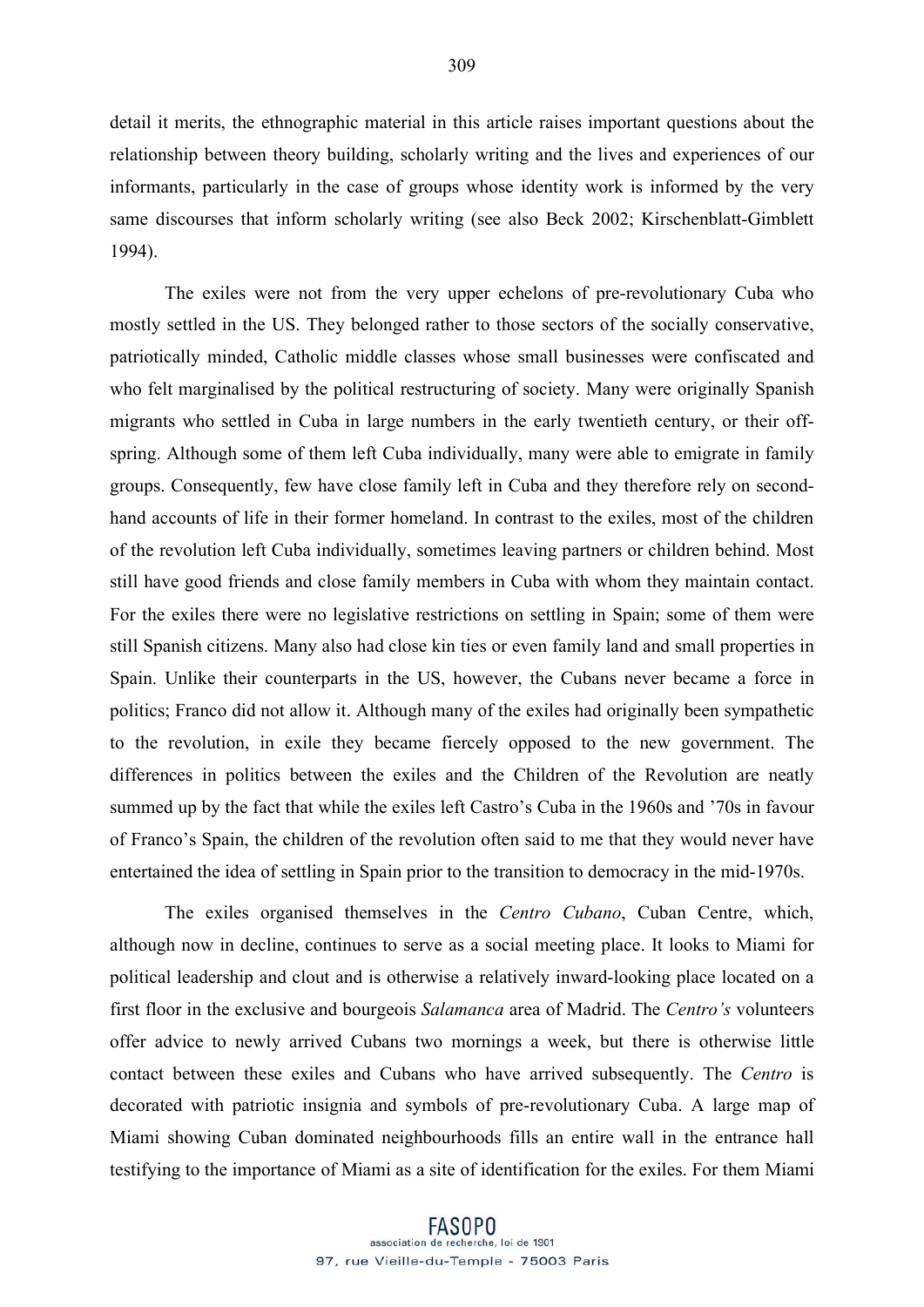has become *el otro barrio*, 'the other neighbourhood', a place that embodies their memories of Cuba better than contemporary Havana, which in turn has become an almost entirely alien space to them. By contrast, the children of the revolution often claimed that they found Miami utterly uninteresting. They were more likely to ironically invoke official slogans or refer to significant relationships and experiences when they reminisced about 'home' than a national territory, such as that conjured up by the national insignia exhibited in the *Centro Cubano*. Consider for example this excerpt from an essay published in the Madrid-edited *Encuentro de la cultura cubana* by Iván de la Nuez, who lives in Barcelona:

It's not that I have no memory of the years I lived in Havana, but I see no reason to give in to a fundamental nostalgia … Among other things because my memory – vital, erotic, intellectual – has been extended and has strayed into an alleyway in Managua, an instructive encounter on the banks of the Mississippi, in certain nocturnal itineraries of Miami Beach, on a boat during a strange early morning in Acapulco, in almost all the bars of Barcelona and in other intimate but somewhat decadent bars in Madrid (1999: 126).

Similarly, when I asked an author in his late twenties living in Madrid how Cuba figures in his fiction, he said it was 'coincidental'. He happened to have been born in Cuba and to have spent his childhood in the island, it was therefore only logical that Cuba should figure in his fiction. While the exiles relate emotionally to Cuba as a beloved and sacred homeland, claiming 'coincidence' is especially significant for what it omits to evoke, e.g. belonging and affection. Not for the children of the revolution the 'crippling sorrow of estrangement' as Said has described exile (2001: 173), instead merely 'coincidence'.

As for settling in Spain, the exiles arrived with skills that were then in short supply, such as English language skills whereas the children of the revolution have had the misfortune of arriving at a time of mass-unemployment, and after the introduction of laws discriminating against foreign nationals in the labour market. Those who are undocumented survive through casual jobs hoping to gain residence permits and waiting to have their qualifications officially re-validated (a precondition for access to many professional jobs), both of which are protracted and uncertain processes. This situation is of course similar to that of other immigrant groups. However, many of the children of the revolution do succeed in finding professional jobs after some time, often through social networks forged at their boarding schools or at university. Such networks also provide emotional support, help with finding a place to live, sponsorship for residency applications, etc. Cuba's erstwhile incorporation into the socialist world also turned out to have equipped some of the children of the revolution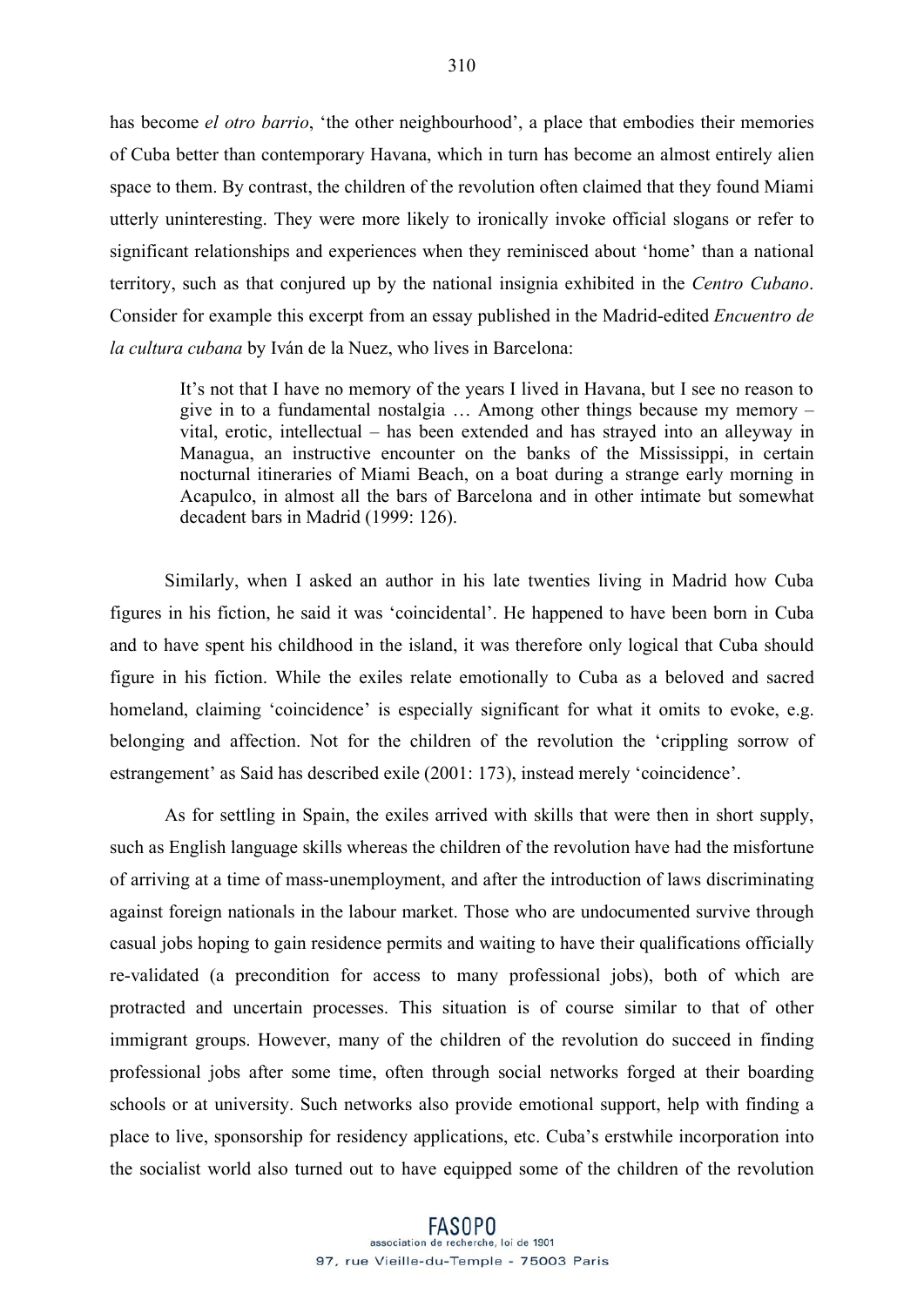with relevant language skills. Maida for example arrived in Spain in 1996 to join her then partner who was doing a doctorate at a Spanish university and who had left Cuba a short time earlier. She already had several good friends from Cuba in Madrid, who she had known since she was a child. Maida was born in Havana, but she spent most of her childhood in the Soviet Union because of her mother's studies. Maida continued her education in a Russian school in Havana and did not enter the Cuban educational system until she matriculated at the University of Havana. Unexpectedly, her knowledge of Russian helped her when she arrived in Madrid as she found work as a translator and tourist guide. She found the threat of downward social mobility particularly hard to cope with:

The first year was horrible; it was terrible ... in the end I didn't have to work in a bar like so many architect colleagues of mine, somehow or other I found a way to make a living doing other things and in the end with a huge effort I found a job as an architect ... For me the two first years were like a world collapsing ... I went for a very long time without finding a stable job, without possibilities of legalising my situation here. I was turned down for work and residence permits three times.

The networks of the children of the revolution have not resulted in organised political groups such as those set up by the exiles. The children of the revolution have however set up a number of Internet sites. One such is www.lalenin.com, organised for and by alumni of the *Escuela Vocacional V. I. Lenin*, the 'V. I. Lenin Vocational School'. Known as *la Lenin*, it is one of the selective boarding schools set up by the revolutionary government in the early 1970s. Located outside Havana, it has capacity for 4,500 children between the ages of 11 and 18 and specialises in science subjects. Pupils are admitted on the basis of academic merit. Lalenin.com functions like a yearbook and features photographs of the school buildings, depicts the school uniform, and solicits anecdotes about the school from former pupils. The website introduces itself in the following way:

The site is nourished by the collective contributions of everyone of us … [T]he physical place of residence is … not singular. We can think of the locale of this site as being located in the vault of memories inside us, in the nostalgias, the good moments we have lived, in friends and teachers. This space is gigantic and has enough room for all of us $^3$ 

While lalenin.com locates memories in a very specific time-space and draws on a shared frame of reference – often by ironically invoking revolutionary slogans – it does not territorialise or nationalise memories. Its sociality in cyberspace welcomes all regardless of

<sup>&</sup>lt;sup>3</sup> http://66.34.237.194/lalenin/modules/news/index.php?storytopic=56, consulted 21/11-2003.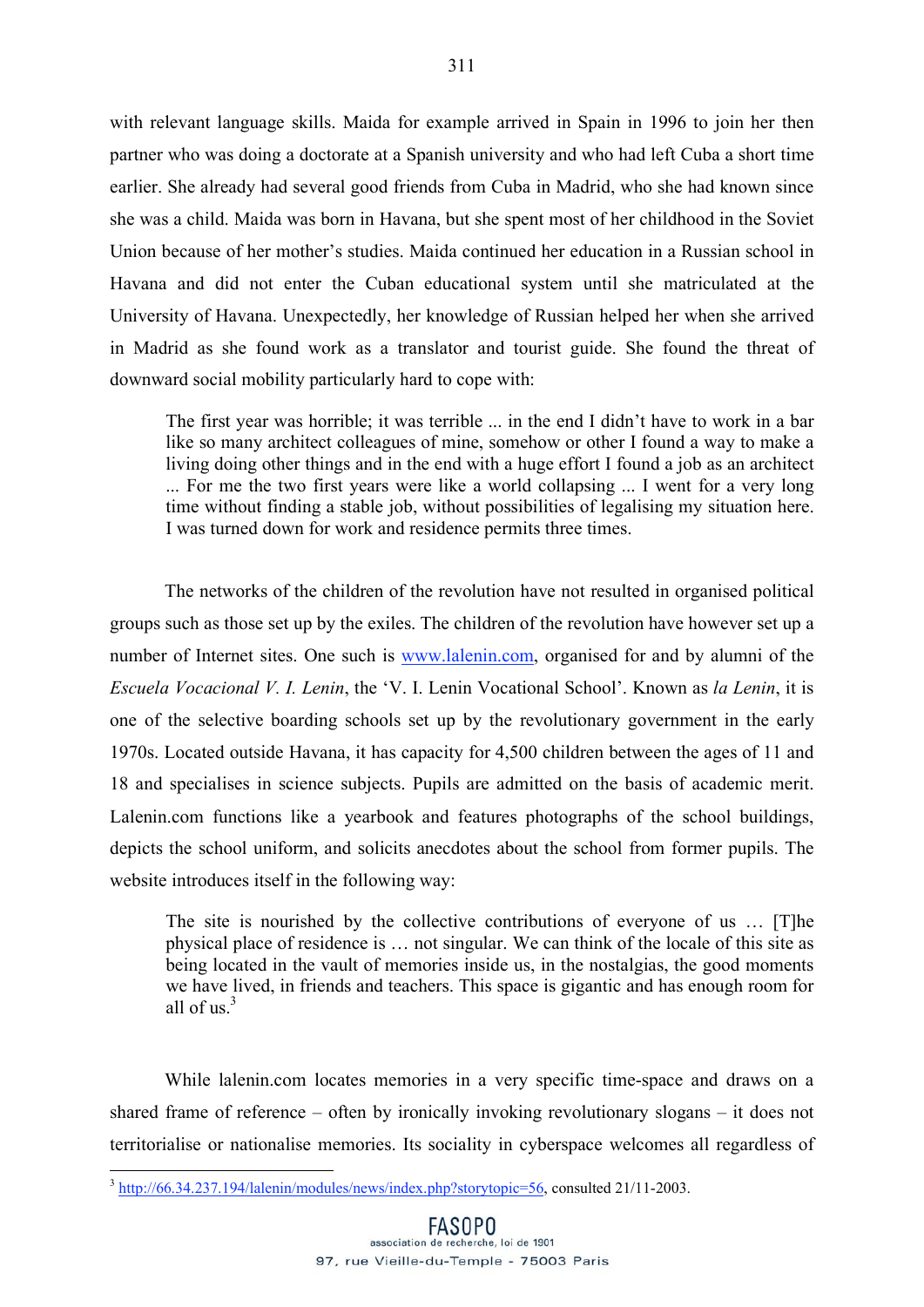place of residence. This avoidance of nationalist rhetoric is clearly not incidental. Yet what is particularly striking about the website is the seeming fondness that former alumni have for their old school and the way they identify with it whether they live in Cuba or elsewhere. *La Lenin* has become the locus for feelings of belonging that transcend the physical space of the school and the island of Cuba. Diasporic alumni of *la Lenin* have even held several reunions in Madrid and Miami since the  $1990s<sup>4</sup>$  In a reportage from the most recent of these reunions, held in Miami in 2005, Zunilda Cantelar, herself an alumna writes: 'It was truly an accomplishment to have reunited so many people, some of whom had travelled from abroad and from other states; recent graduates who like everyone else share this feeling of identity which makes us feel special'.<sup>5</sup>

In summary, the children of the revolution grew up in a transnational socialist world, which is no longer. They do not feel that they belong in Cuba, but nor do they belong in Spain or with their nostalgic-nationalist exile compatriots. Cosmopolitanism, with its rejection of exclusive claims to loyalty has in this situation become an attractive position to identify with. Through social and discursive practices the children of the revolution claim subjectivities and personhoods that transgress and subvert the nationally-defined slot they are otherwise assigned by the Cuban and Spanish states. However, as already alluded to, the children of the revolution are not free to live outside the national order of things, and the Cuban state continues to treat them as its 'children' however wayward.

### **Becoming and Feeling Like a 'Traidor'**

For Cubans living in Spain whether *sin papeles*, i.e. undocumented, or with residence permits, there is no escaping some interaction with the Cuban state if for nothing else to renew their passport, which may be their only valid form of identification. Even Cubans who have nationalised in Spain are only allowed to visit Cuba on Cuban passports, so they must also queue at the Cuban Consulate if they wish to visit.<sup>6</sup> As a small space of Cuba on Spanish soil the Cuban Consulate in Madrid is ironically situated not far from the exiles' *Centro Cubano*. The Consulate occupies a sixth floor apartment; a small travel agency is adjacent to it. On the two occasions I went to apply for a visa for myself, long queues were snaking down

 $\frac{1}{4}$ <sup>4</sup> Unfortunately I have not so far been able to attend any of these meetings.

<sup>&</sup>lt;sup>5</sup> http://www.lalenin.com/modules/news/article.php?storyid=283 accessed 01/09-2006.

Only pre-1970 émigrés are exempted (Eckstein and Barberia 2002: 811).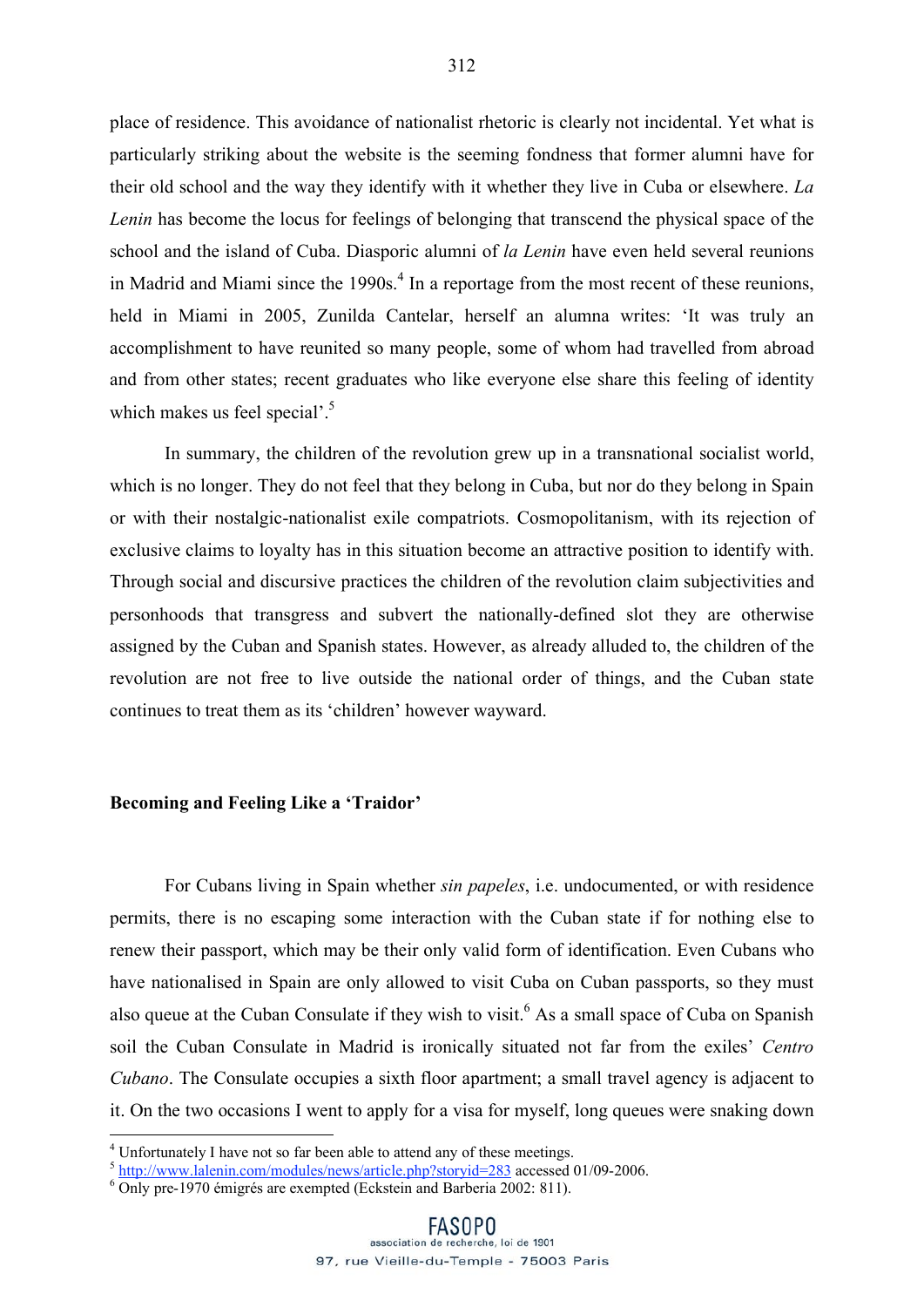the dimly lit corridors of the building. Most people in the queue were Cuban, although there were also several suit-clad Spanish men with their Cuban wives. The atmosphere was subdued and tense and nobody seemed to want to talk. Inside the waiting room people were sitting on the floor along the walls for lack of chairs. Every time somebody left the room, the receptionist shouted after them to close the door, while people on the outside were trying to get inside. Sometimes the receptionist would refuse to work until somebody closed the door. If anyone annoyed her, she would blank them out. A young mother with a toddler was turned down. When she protested that she had travelled 200 kilometres the receptionist said that everyone has a long way to come.

Scenes of waiting long hours in a queue and of bureaucratic patronising and disdain do not of course distinguish themselves from similar scenes in so many other consulates around the world. A consulate is a site of encounters between citizens and servants of the state and as such a site where ideas of belonging and nationality crystallise. In these encounters, consular officials fix trajectories and draw exclusive borders around the nation state. In effect they produce diasporic subjects. This is not the only site where diasporic subjects are produced, nor the only process worth considering, but an ethnography of encounters between consular officials and Cuban citizens would arguably be fascinating. Carrying out such fieldwork was however not possible. Instead I solicited narratives about consular encounters from the Cubans I knew in Madrid. What follows here is the account of Iván and Ana María of how two particular encounters with consular officials made them into different categories of persons with different possibilities for relating to Cuba.

In 1989, when all Cuban students abroad were called to Cuba, Iván was studying in the Soviet Union. Prior to his studies abroad he had been a pupil at a selective boarding school specialising in science. Unlike many of his peers who decided to defect at this time, Iván went back to Cuba as requested. He soon found himself struggling to survive in Havana during the harsh years of the 'Special Period'. When his partner Ana María graduated as top of her from the University of Havana, but had no shoes to wear for her graduation ceremony, and when he himself had to do clerical work in the tourist sector to earn dollars on top of his full-time job as a researcher, Iván started to think that he had made a mistake in coming back. He worried that he might never have another chance to leave Cuba. Then, in 2001, he was invited to participate in a conference in Spain. After the conference, he was offered a short term teaching position at a Spanish university and obtained permission from his research centre in Cuba to stay a couple of months longer than planned. But this time he was not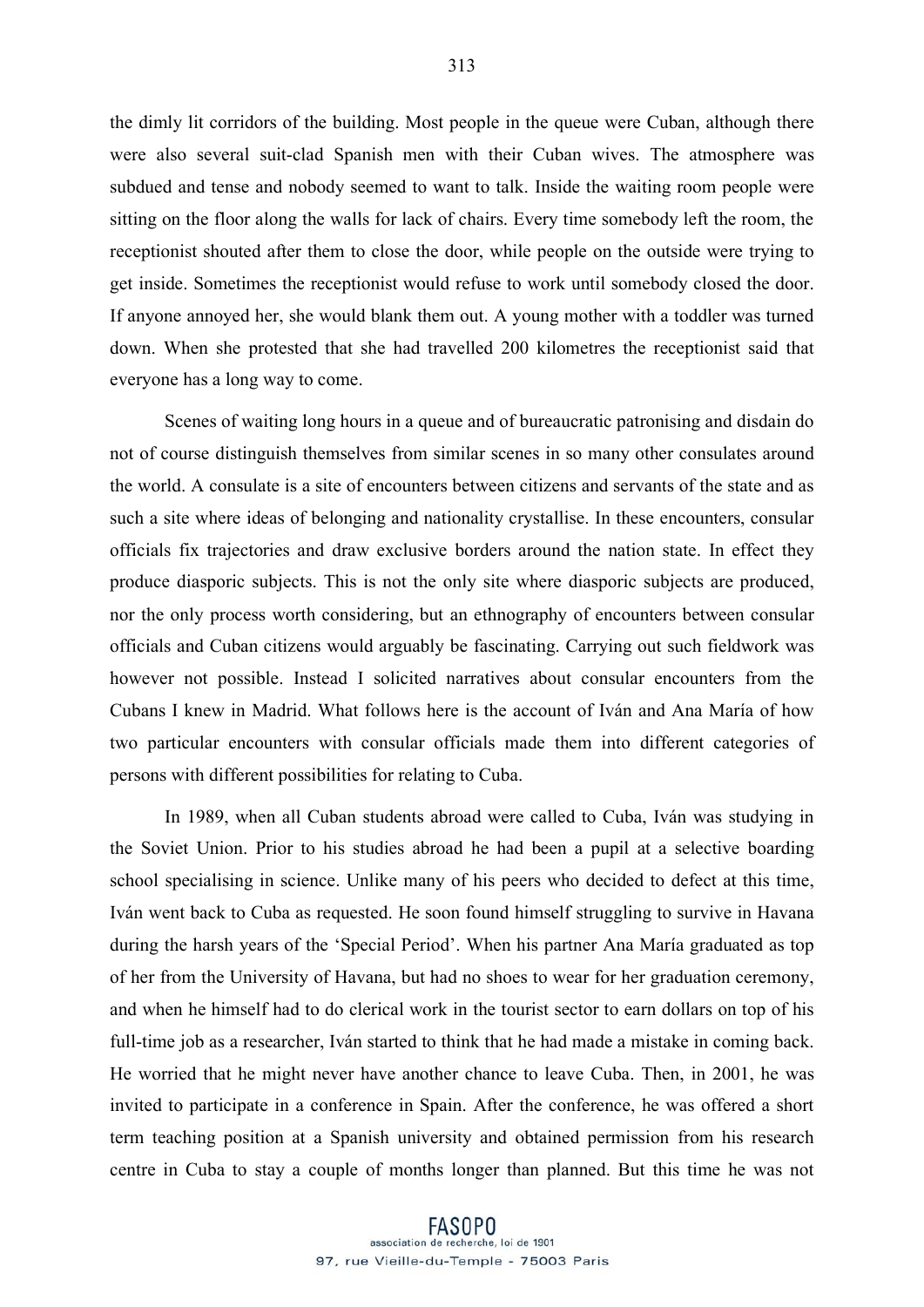planning to return. Iván moved into a flat in central Madrid with a friend of Ana María's from university and found work relatively fast through friends from his school and student days, benefiting from his scientific training to maintain and develop a diasporic Internet website. He started to remit money to his family including his sister and brother-in-law from the first months in Madrid. Meanwhile, Ana María, who was still in Havana applied for permission to participate in a conference in Spain. The waiting time was nerve wracking and at one point Iván's and Ana María's line-managers from work were in contact with each other discussing whether it would be wise to let Ana María leave since Iván was already abroad. Fortunately Ana María obtained her permission to attend the week-long conference and joined Iván in Madrid six months after they said goodbye to each other in Havana's José Martí airport. Ana María had never been outside of Cuba before. One of her brothers had studied abroad and another had been an internationalist in Nicaragua. However, as the only daughter, and the youngest, Ana María had not wanted to leave her parents behind in Cuba, although many of her friends from La Lenin did study abroad. Within a week of arriving in Madrid, she had to

make up her mind about staying or going back. She decided to stay.

Iván managed to get a residence permit in Spain within a year of arriving when a general amnesty was given to undocumented migrants in 2002. Yet in the autumn of 2002, Iván's Cuban passport expired and he therefore had to go to the Cuban Consulate, which he had otherwise avoided. At the Consulate an official interviewed Iván about his reasons for not returning and about his life in Spain. Iván avoided any mention of his work for a diasporic journal. He had never told his parents about it either, although he thought that his father, who works for the Communist Party, might know anyway through party intelligence. The consular official asked Iván to sign a declaration in which he renounced the right to go back to Cuba again. At first he refused, saying that in fact he would like to go as soon as possible. Not much earlier, his grandfather had become poorly and had asked for Iván to come home. However, the official interviewing him indicated that he would have to sign if he wished to have his passport renewed. Iván gave in. He was not given a copy of 'his' statement. The same official then informed him that he had become a *traidor*, a 'traitor' to the revolution. Since the revolution had 'given him everything,' including his education, it was ungrateful of him to leave. Being a *traidor* carries a five-year ban as a minimum on visiting Cuba. When his grandfather died in the winter of 2002, Iván was therefore unable to attend the funeral.<sup>7</sup>

<sup>&</sup>lt;sup>-</sup> <sup>7</sup> Regrettably, it has proved impossible to obtain any information on how many Cubans are officially considered *traidores* or what the gender distribution is*.*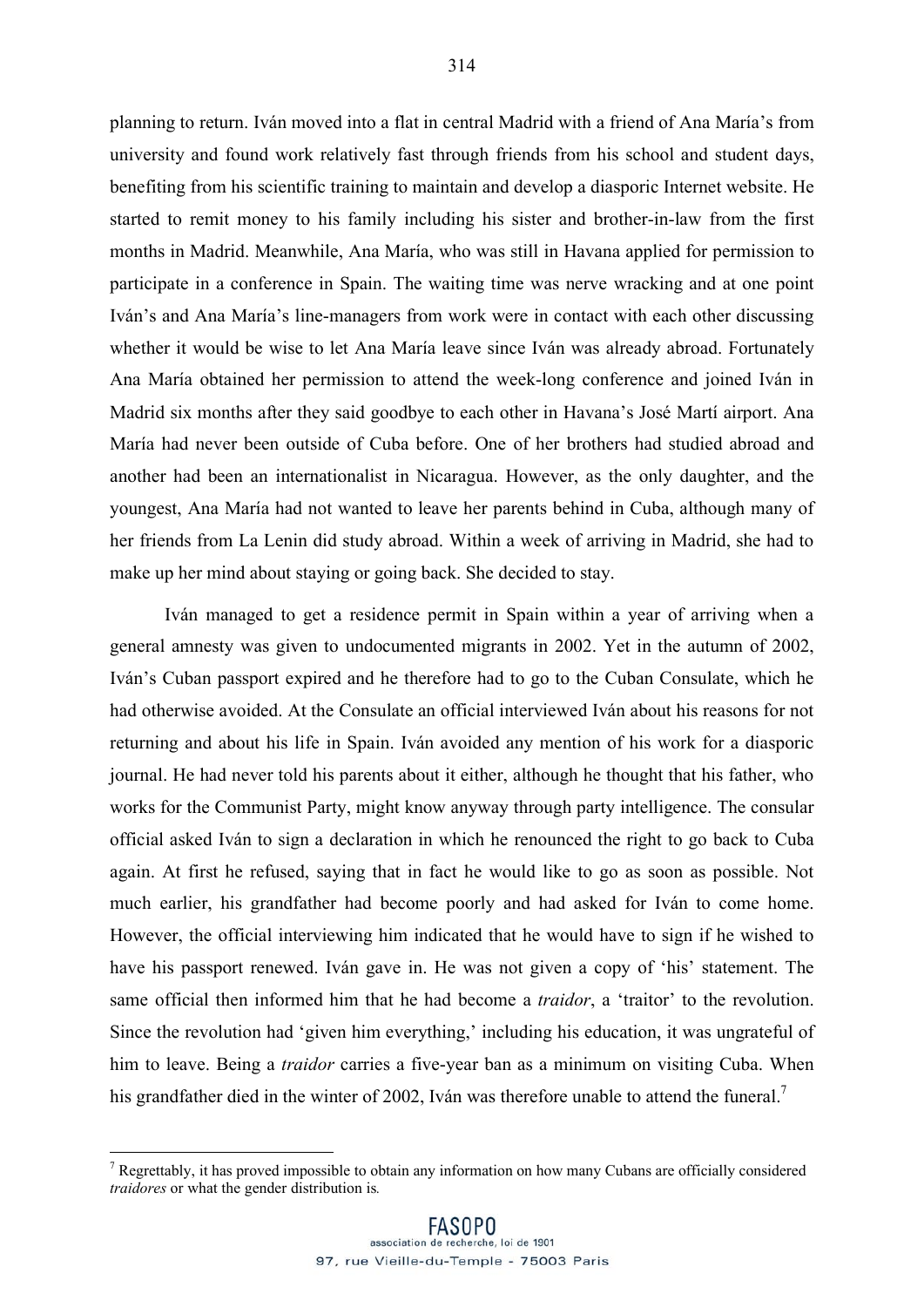At around the same time that Iván was told he had become a *traidor* in the eyes of the state, Ana María found out that she was considered a *migrante*, a migrant, a category that does not entail punitive measures or bans on visiting Cuba. She was therefore not asked to sign a declaration when she applied for a new passport. Ana María was however unable to visit Cuba as long as she was in Spain undocumented. In 2005, after several failed attempts and after living in Spain for four years without a residence permit, Ana María applied successfully for a permit and in February 2006 was able to visit her family and that of Iván in Cuba. Iván was still serving his five-year penalty for being a *traidor*. Her sponsor was Diego, a student friend of Iván's from his days in the Soviet Union who had never returned to Cuba.

For both Ana María and Iván migrating to Spain was enabled by their university studies and subsequent professional careers. Once in Spain they found accommodation and work through school and university friends. It was however the very same social capital which caused Iván to be labelled a *traidor*. Such labelling is however not the exclusive domain of the Cuban state. Like Ana María, Maida, who came to Madrid to study in 1996, had avoided the *traidor* label and had therefore been able to go to Havana to visit. Maida's mother lived in South America but the rest of her family continued to live in Cuba. Maida herself was a keen member of the Young Communists until shortly before leaving Cuba and her relatives remaining in Cuba continued to be dedicated communists and party members. Maida's visit had therefore been awkward:

I didn't relax for a single moment. There were all these family things. I had never said to them that I wanted to leave … because I thought I might just go for a while and I never wrote a letter to them saying "Dear friends, I have decided never to come back ever again," you know, because I never saw it like that. I thought to go back the day Fidel [Castro] dies and so … it was very hard and very sad … I wanted to come back here [Madrid] at once, it was very strange.

I am a *quedada* ['stay-abroad'] and … it was very uncomfortable for me to talk about. In fact it wasn't talked about at all. But [her sister-in-law] sent me a letter saying that she couldn't believe that I had become a *traidora*.

I have the feeling that she, in her most profound being, considers me a *traidora*, because I have committed treason to the *Patria* [giggles]. I stayed, I am a *quedada*, and many Cubans still think like this. They believe firmly that you have to stay in Cuba and fight ... This has nothing to do with the fact that their kids have clothes and food thanks to all the *traidores* who are not in Cuba.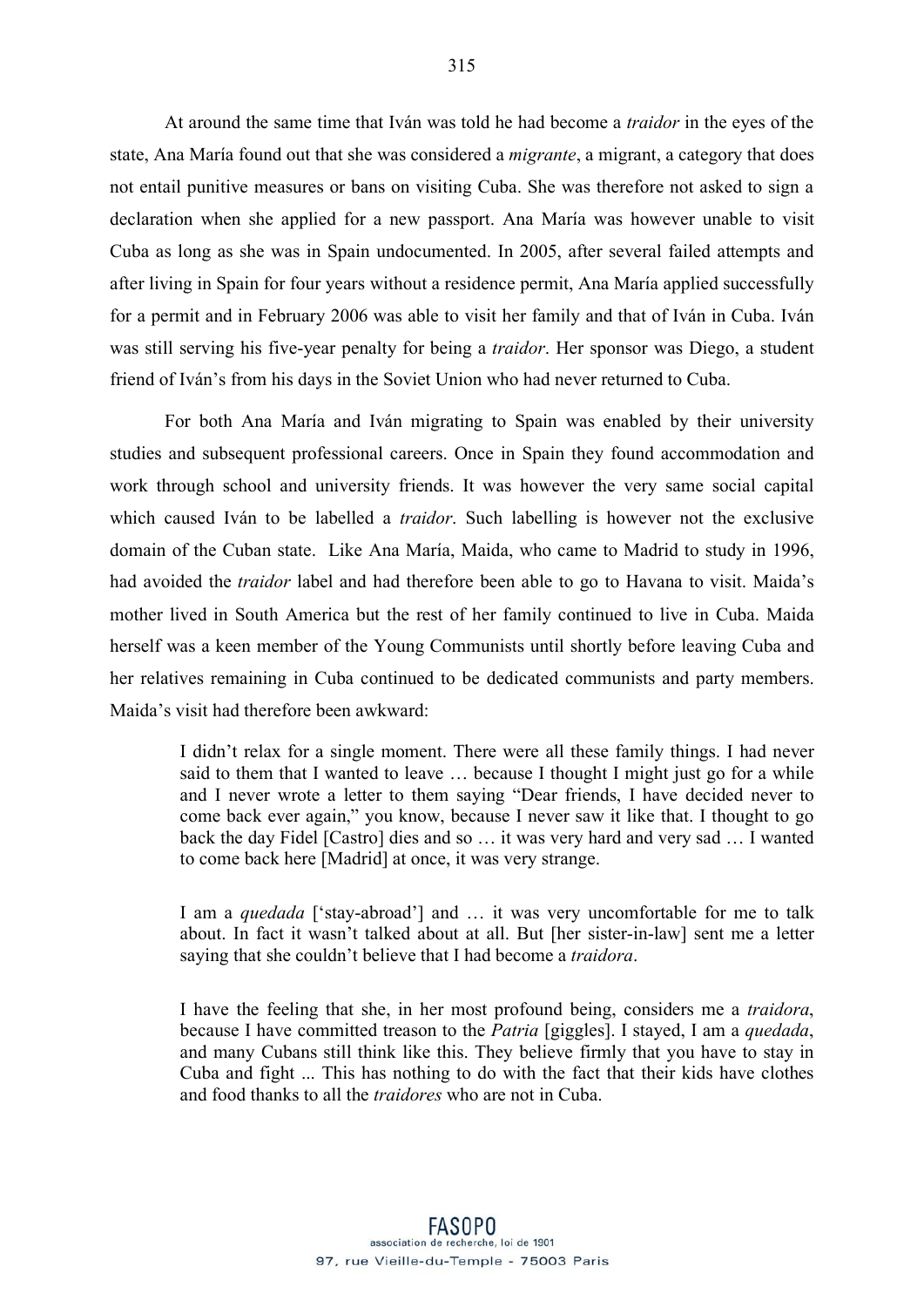However, what was perhaps most painful for Maida about her sister-in-law's accusation was that she also felt herself that she was a *traidora*: 'In my most profound being perhaps I also felt a bit inferior, a little bit like: Yes, I was a *traidora* and I didn't fulfil expectations'.

This commitment or complicity with the revolution – in spite of leaving – constitutes a difficult emotional conundrum. For both Iván and Maida, as for many others of the children of the revolution, parents or other close relatives remaining on the island are members of the party or sympathetic to the party line and do not understand their children's decision to leave, let alone agree with it. At the same time, many of these families today subsist on remittances from their children abroad. In many cases the younger generation feel incapable of explaining to their parents what they are doing in Spain and why they chose to leave the island. Some confess to feeling slightly guilty about having left and avoid telling their parents if they are involved in diasporic politics.

### **Counter Narratives of Cosmopolitanism**

Maida, Iván and Ana María had all been loyal to the revolutionary project until the crisis in the 1990s, which struck just as they were reaching adulthood. The 'Special Period' suspended their aspirations and struck them off from the transnational social space, which they hitherto had been part of. Yet Maida preferred to think of her decision to leave Cuba as a private and personal issue, removed from politics:

I also feel that even if the system in Cuba had been different, I would still have left. Perhaps I wouldn't have left definitively, but *not* to see Paris, *not* live in Madrid? … A friend of mine says it is because Cuba became too small for me after I finished my studies.

While her narrative of cosmopolitan self-realisation is clearly at odds with the ideal of the New Man, it is striking that she avoids political rhetoric to explain her decision to leave. Perhaps therefore Maida did not have any qualms about visiting Cuba. Alexis on the other hand was adamant that he would not go:

I already know that country … I would go first to, I don't know, Japan, Australia, Samarkand, any place I don't know … But apart from what it means in the sense of knowledge … there is one thing I wouldn't like and that is to have to apply for a visa to my own country. I just don't feel like it, to have to pay the same political logic that repressed me.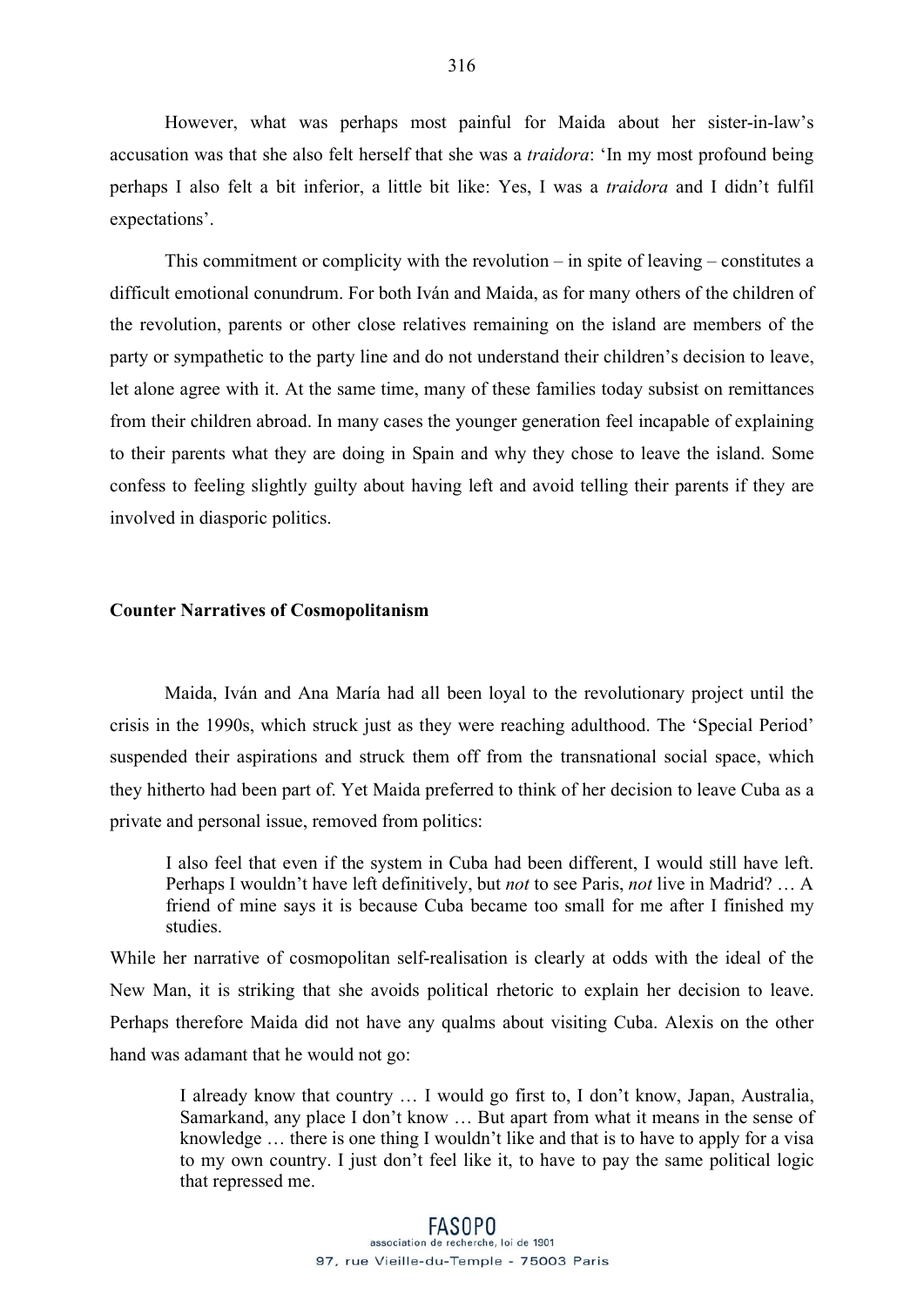There are differences between Alexis' political rejection of Cuban nationalism and Maida's project of personal realisation. These differences reflect gendered ways of experiencing and articulating relations to Cuba, which again reflect the different roles men and women were expected to fulfil in revolutionary Cuba. Because of the revolutionary emphasis on male subjectivity, women in effect have a wider conceptual space in which to act and define their subjectivities free of the politics that otherwise has colonised the private sphere. Yet for Maida cosmopolitanism had come at a price:

I think my personal tragedy with Cuba is that I cannot go back to live in Cuba. I know rationally that I will probably not go back to live in Cuba because I'm not interested, I'm interested in other things, but the fact that I cannot go back is painful, very painful, more than anything else related to Cuba, this hurts me.

By contrast, Alexis rejected any thought of missing Cuba:

I don't miss Cuba … There were so many years towards the end of my time there during which I was so profoundly unhappy that my brain defends itself … I really don't miss Cuba. Right now for instance I have come back from New York and Miami, and I miss Miami and New York. I don't miss Cuba.

This did not mean that Alexis discarded the idea of longing or missing people and places, but he was determined to overcome it. He did not want to succumb to nostalgia and longing:

If, on the one hand, tradition strengthens a sense of belonging, of identity, on the other hand, we need to structure a new seed that is not rooted in territory but rather in abstract conditions that will above all allow us mental sanity. Otherwise you will live permanently with one foot here and the other there. You have to be where you are and not convert yourself into what you might have lived or what you are going to live.

Like Alexis, other children of the revolution maintain an ambiguous relation to ideas of community and nation and are often keen to distance themselves from the idea of Cuba and Cubanness that has been used to discipline and exclude them. An intellectual and writer told me he finds it difficult to 'exercise as Cuban,' as a lawyer or a dentist practices his or her profession, hinting at the ambivalence that he and others feel toward national identification. Another way of avoiding the 'national slot' is by disclaiming Cubanness altogether. Thus, in a book of essays published in 2001, Iván de la Nuez, a writer living in Barcelona, defines himself as a post-Cuban and an ex-Communist, and a post-Communist and ex-Cuban (2001: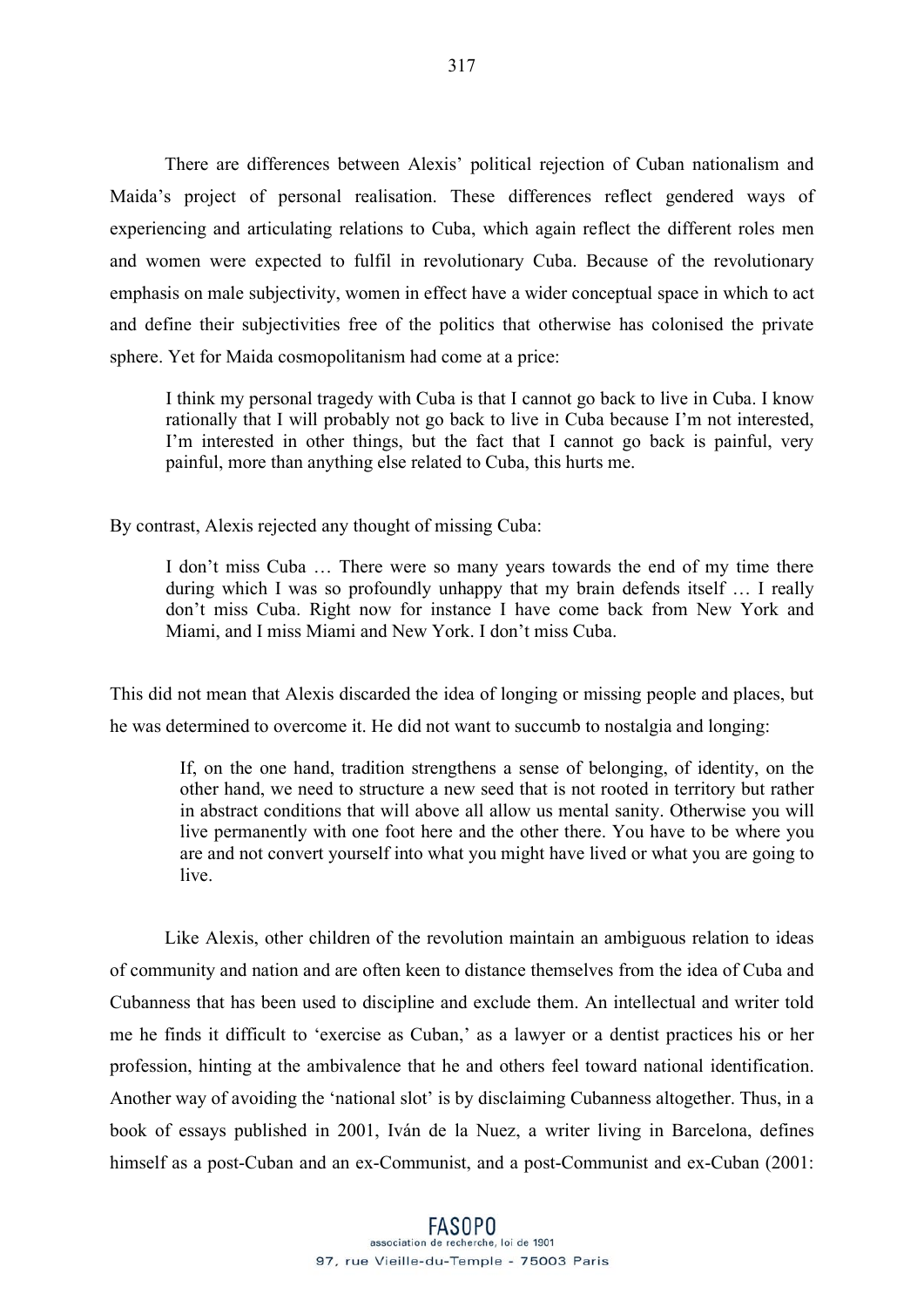14). In an interview de la Nuez explained to me that he identified with these positions even before he physically left Cuba. Thereby he circumvents the *traidor* category and claims a subject position divorced from territorial moorings, much like some writers, who, while remaining in Cuba, define themselves as the *insilio*, or 'insile'. Through his playful use of prefixes, de la Nuez distances himself both from the national and the revolutionary project, and simultaneously conflates the two: Cuba becomes the revolutionary project. This conflation is exactly what the earlier political exiles are working to undo. The ambivalence towards 'Cuba' and 'Cubanness' spills into a discourse of dislike of socialising too much with other Cubans. Said Alexis:

I practically don't hang out with Cubans here. I don't see Cubans, I don't work with Cubans. … I wanted other stories, other realities. Sometimes when a group of Cubans get together, the only thing we do is talk about Cuba; there is this kind of desperate profusion and need to talk about what was.

Regardless of such statements however, in my experience, many children of the revolution socialised mostly with other Cubans who they already knew in Cuba. At any gathering of children of the revolution 'the issue' came up sooner or later. Be it a wedding, a birthday party, a night out, a dinner party. Often the stories revolved around the hardships of the Special Period; at other times the stories were about the agricultural work all school children must participate in, or the futility of the courses in 'scientific Marxism' that they all had to do at university regardless of what they were studying. In short, the children of the revolution partake in a sociality based on shared memories and particular generational experiences. Yet theirs is not a conventional exile or diaspora narrative of loss, but a creative and subversive, tongue-in-cheek way of distancing themselves from exclusive nationalisms.

### **Conclusion**

Diasporas are created by exclusive nationalisms, but living in exile or diaspora is in itself no guarantee for a cosmopolitan outlook. Indeed, sometimes diasporics themselves create counter-nationalisms every bit as exclusive and inward looking as those that expelled them from their homeland. The dominant discourse of the Cuban exile is in this respect eerily similar to that of the Cuban government, its ideological opponent: both rely on essentialist understandings of nation and belonging to exclude and marginalise dissent. This article has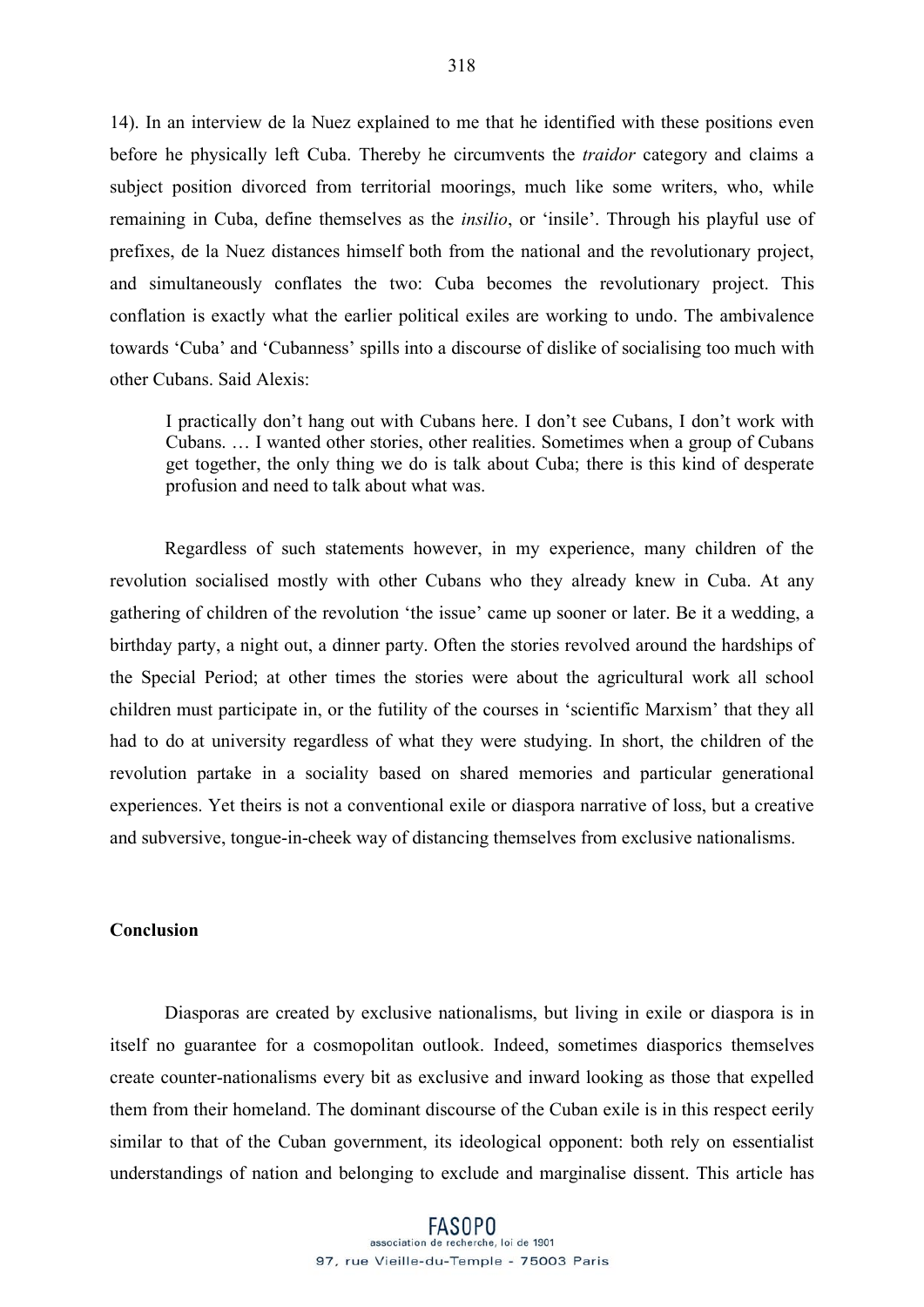given an account of an identity project, which self-consciously avoids such territorial and national moorings. This is the project of a new generation who is carving out a cosmopolitan diasporic space, taking cosmopolitanism here to mean a particular mode of managing meaning, 'an intellectual and aesthetic stance of openness toward divergent cultural experiences, a search for contrast rather than uniformity' (Hannerz 1990: 239). The erstwhile bearers of the future of socialist Cuba, now living in Spain, make use of cosmopolitan discourses to produce subjectivities and personhood free from the constraining labelling practices they have been subject to since they were young children. Life in Cuba has become 'asphyxiating' and the island itself 'too small'. Upon arrival in Spain the increasingly closedoff labour market and expectations that place them in a national slot combine to make cosmopolitan ideals hold appeal and promise to the children of the revolution. This new cosmopolitanism is based on a prior experience of actually existing *socialist* cosmopolitanism and is in part a response to the contraction of the socialist world. It is also informed by Cuba's colonial history and legacy of slavery and migration, and their encounter with Spain, the former metropole. In Alexis' words, cosmopolitanism constitute 'road crossings' of culture and identity, where Cuba's New Men and New Women can refashion themselves outside of the national slot. Many of them talked about the joy and excitement of living in a cosmopolitan city.

Some of the children of the revolution have been labelled as *traidores* by the government and are therefore unable to visit Cuba (although not all of them would like to go back anyhow). While the earlier political exiles are recalcitrant enemies of the Cuban government, to the extent that the two sides function as each other's mirror image, the children of the revolution playfully subvert ideologies of exclusion through irony. At the same time, however, some of them admit to feelings of guilt or complicity with the revolution, which invested so many expectations in them. It is exactly such interior tensions and clashes of loyalties and rationalities, which make their perspectives uniquely cosmopolitan in the new sense of the word. Alexis for example draws on the *mestizaje* (literally 'miscegenation') idiom that the Cuban government uses in its discourse on Cuban national identity to invoke the island's multicultural and multiracial heritage. However *mestizaje* for Alexis relates not to the nation, but to his personal family history, which has included French, Spanish, Chinese and African cultures and peoples. Similarly, Alexis invoked a poem by José Martí (1853- 1895), Cuba's polysemous and contested national hero, when he talked to me about his own trajectory: 'Yo vengo de todas partes / Y hacia todas partes voy' (I come from everywhere /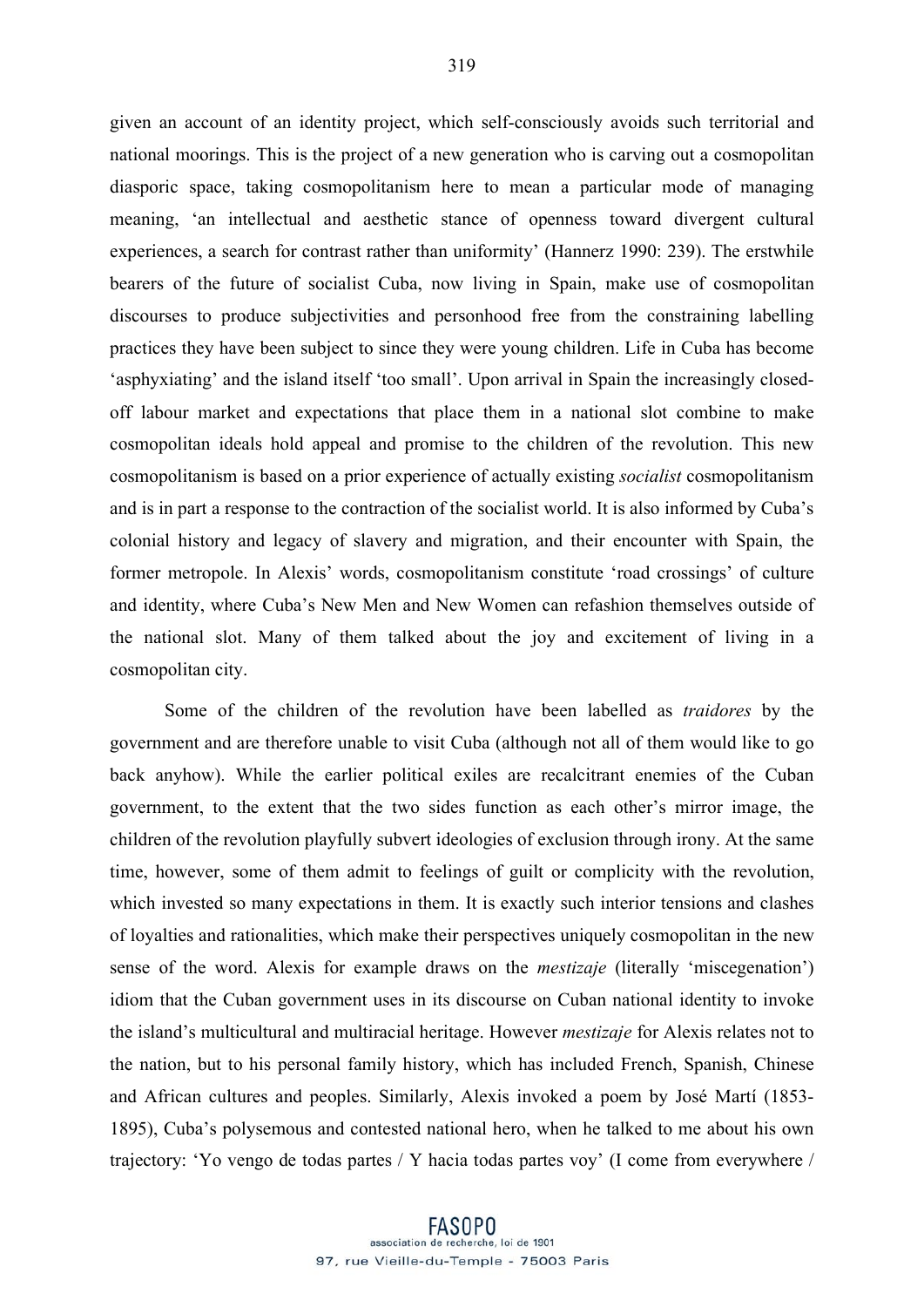To everywhere I'm bound'<sup>8</sup>). Although Martí's peripatetic life, most of which he spent in exile, lends itself easily to Alexis' reading, his legacy is also eagerly claimed by both the government and exile groups alike for their national projects (see also Belnap and Fernández 1998). However, rather than using the *mestizaje* discourse and the poetic legacy of Martí to claim a space within the nation, Alexis sees these cultural traditions as routes and 'road crossings' as he explains in the opening quote of this article.

It is in response to categorization practices that threaten to freeze them that children of the revolution draw on ideals, which invoke a non-national sense of identity. But the cultural tools they use and the cultural forms they draw on are arguably of their time and space, i.e. late Special Period Cuba, where revolutionary politics has come face to face with neoliberal ideas of individual agency and freedom. Hence Maida's assertion that although she decided to leave Cuba because of a feeling of asphyxiation and the 'maelstrom' of her generation, she would perhaps have left anyway because 'Cuba became too small' for her.

The schooling and further studies that the children of the revolution received have provided them with useful qualifications, from software programming to Russian language skills. Perhaps more importantly, the educational institutions facilitated the creation of networks, which now provide not only emotional sustenance and social contacts, but are also helpful resources for navigating Spanish bureaucracy, finding work and successfully applying for residence permits. This article, then, has given an ethnographic example of how cosmopolitan practices and discourses may be constituted by using cultural tools that bespeak a particular national project; or how the national and the transnational, or cosmopolitan, are mutually implicated in, constitutive of, and entangled with each other, if not in a straightforward manner. I have also implied that gender is an important dimension in cosmopolitan experiences and practices. The state positions men and women differently vis-à-vis the national project and gives them different spaces for constructing subjectivities. In this case, young men have been seen as the principal subjects for reproducing the revolution and have therefore had particular expectations assigned to them. The Cuban case also illustrates the enduring power of states in channelling and restricting transnational practices and therefore also in shaping cosmopolitan discourses.

 <sup>8</sup> From Martí's 'Yo soy un hombre sincero' in *Versos Sencillos*, first published in 1892, here in E. Randall's translation (Martí 1982).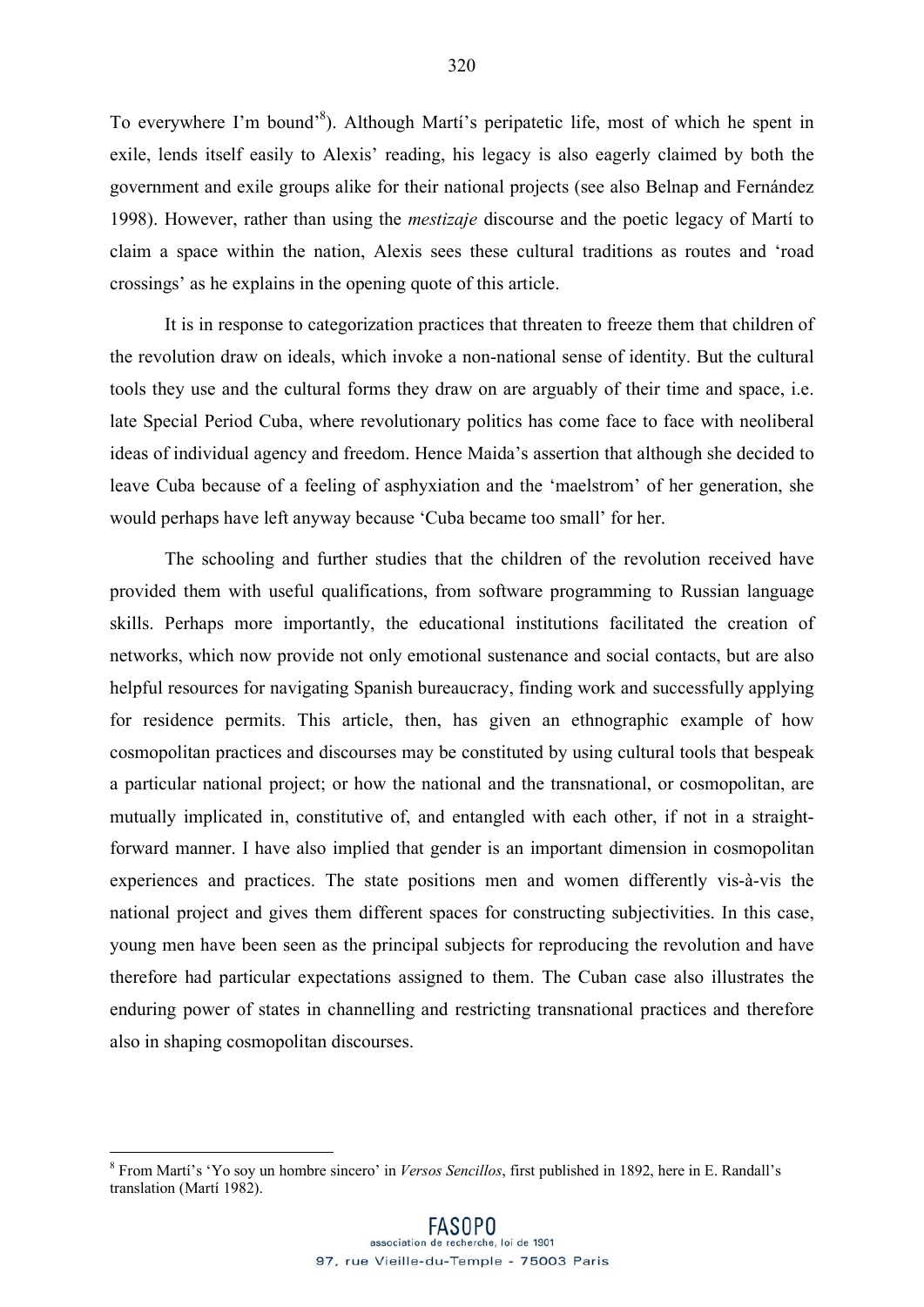Ultimately, the social and discursive practices of the children of the revolution subvert the closed understanding of identity and nation of the government and claim through travelling – imaginary and actual – a cosmopolitan sociality. In Alexis' words:

The last thing we talk about is our countries. We transcend the discourse of the nation, even gender discourse. … It's transpolitical, transcultural, transnational, transsexual and I'm fascinated with it, most of all because it gives me a territory of freedom – in quotation marks of course, freedom doesn't exist – but it is a territory in which we talk about what we have in common instead of that which separates us.

It seems then that the new men and new women are heralding a new Cuba after all. One in which belonging is not based on national and territorial exclusivity.

### *Acknowledgments*

The author wishes to thank Fariba Adelkhah and Jean-François Bayart of the Fonds d'analyse des sociétés politiques (FASOPO) and Centre d'études et de recherches internationales (CERI), for organising a workshop on migration for which this paper was originally written. The research for the paper was supported by a grant from the Danish Research Academy and the Royal Anthropological Institute Sutasoma Award 2003. The author gratefully acknowledges this support.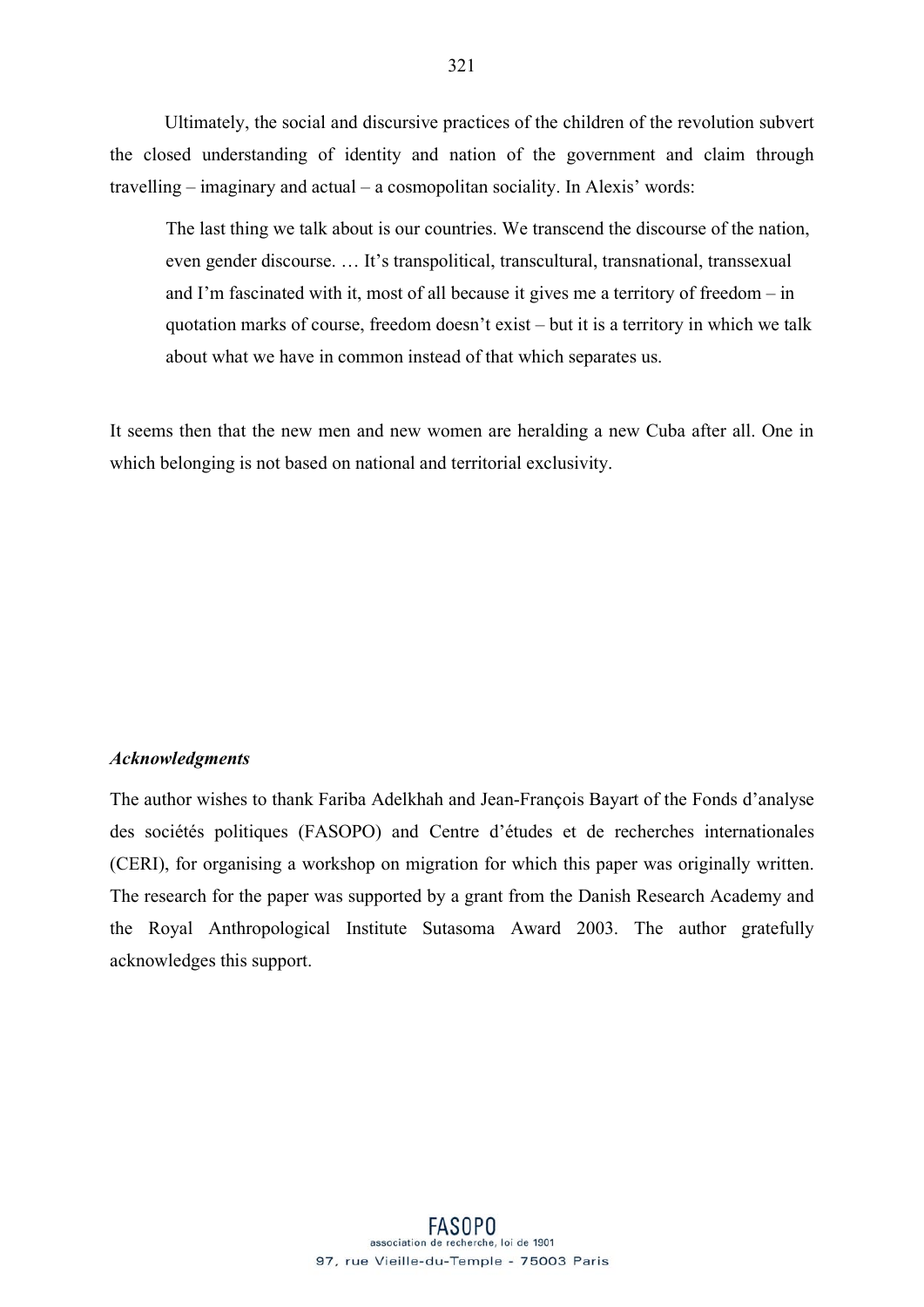### **References cited**

Ackerman, Holly

1996 The Balsero Phenomenon, 1991-1994. *Cuban Studies / Estudios Cubanos* 26:169-200.

Appadurai, Arjun, and Carol Breckenridge

1989 Editors' Comment. On Moving Targets. *Public Culture* 2(1):i-iv.

### Ballinger, Pamela

2003 *History in Exile. Memory and Identity at the Borders of the Balkans*. Princeton: Princeton University Press.

Beck, Ulrich

2002 The Cosmopolitan Society and its Enemies. *Theory Culture & Society* 19(1-2):17-44.

### Belnap, Jeffrey, and Raúl Fernández

1998 Introduction: The Architectonics of José Martí's "Our Americanism". In *José Martí's "Our America". From National to Hemispheric Cultural Studies*. J. Belnap and R. Fernández, eds. pp. 1-23. New Americanists. Durham: Duke University Press.

Cheah, Pheng, and Bruce Robbins

1998 *Cosmopolitics: Thinking and Feeling beyond the Nation*. Minneapolis ; London: University of Minnesota Press.

### Clifford, James

- 1997a Diasporas. In *Routes. Travel and Translation in the late Twentieth Century*. pp. 244- 277. Cambridge, Massachusetts: Harvard University Press.
- —

—

1997b Traveling Cultures. In *Routes. Travel and Translation in the late Twentieth Century*. pp. 17-46. Cambridge, Massachusetts: Harvard University Press.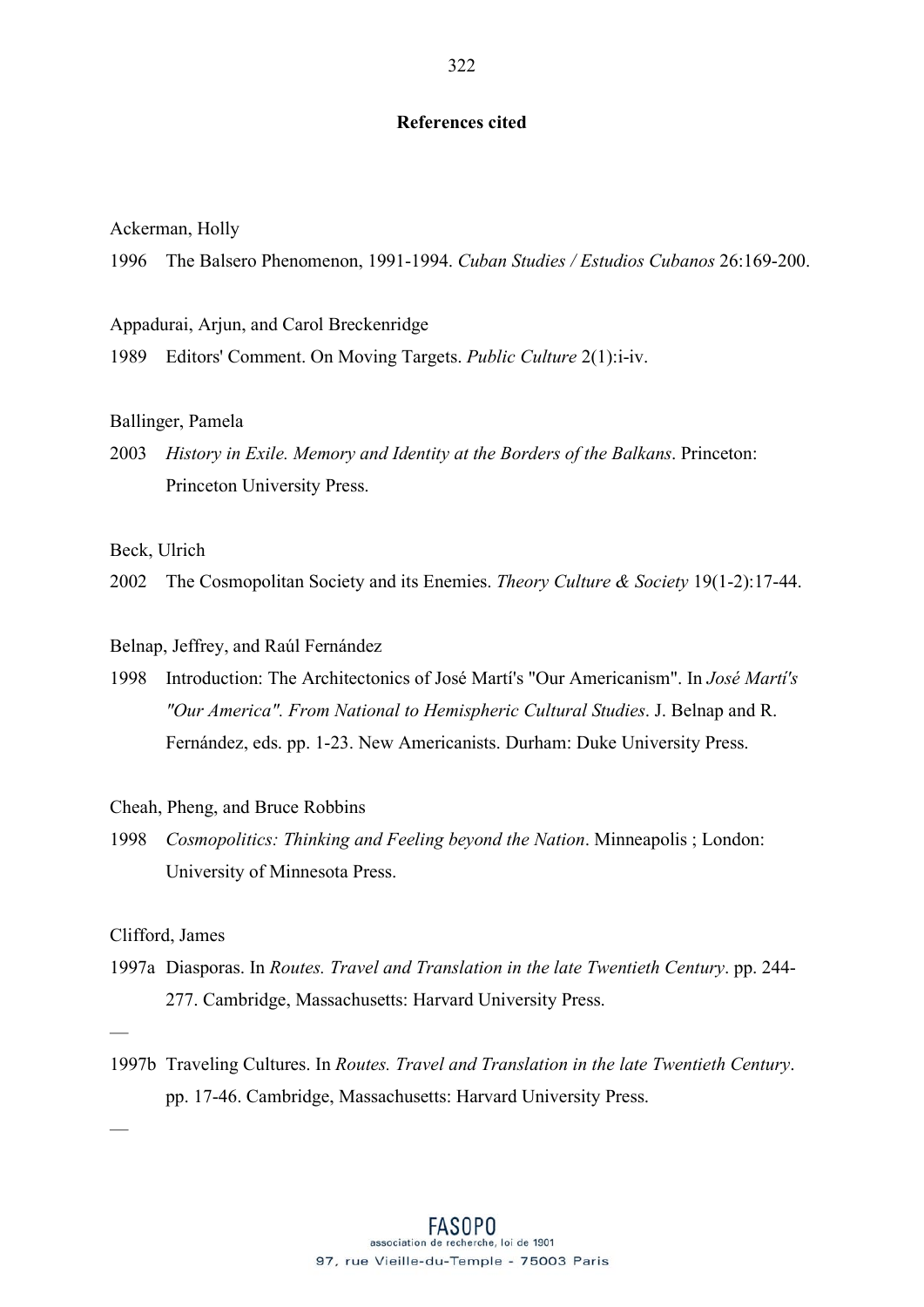1998 Mixed Feelings. In *Cosmopolitics: Thinking and Feeling beyond the Nation*. P. Cheah and B. Robbins, eds. pp. 362-370. Minneapolis, London: University of Minnesota Press.

de la Nuez, Iván

- 1999 Registros de un cuerpo a la intemperie. *Encuentro de la cultura cubana* (12/13):123- 135.
- —
- 2001 *El mapa de sal. Un poscomunista en el paisaje global*. Barcelona: Mondadori.

Eckstein, Susan, and Lorena Barberia

2002 Grounding Immigrant Generations in History: Cuban Americans and Their Transnational Ties. *International Migration Review* 36(3):799-837.

Glick Schiller, Nina, Linda Basch, and Christina Blanc-Szanton

1992 Towards a Definition of Transnationalism. In *Towards a Transnational Perspective on Migration*. N. Glick Schiller, L. Basch, and C. Blanc-Szanton, eds. New York: The New York Academy of Sciences.

Guevara, Ernesto Che

1977 *El Socialismo y el Hombre Nuevo*. Mexico City: Siglo Veintiuno Editores sa.

Hannerz, Ulf

1990 Cosmopolitans and Locals in World Culture. *Theory Culture & Society* 7(2-3):237- 251.

Kirschenblatt-Gimblett, Barbara

1994 Spaces of Dispersal. *Cultural Anthropology* 9(3):339-344.

Lumsden, Ian

1996 *Machos, Maricones, and Gays. Cuba and Homosexuality*. Philadelphia: Temple University Press.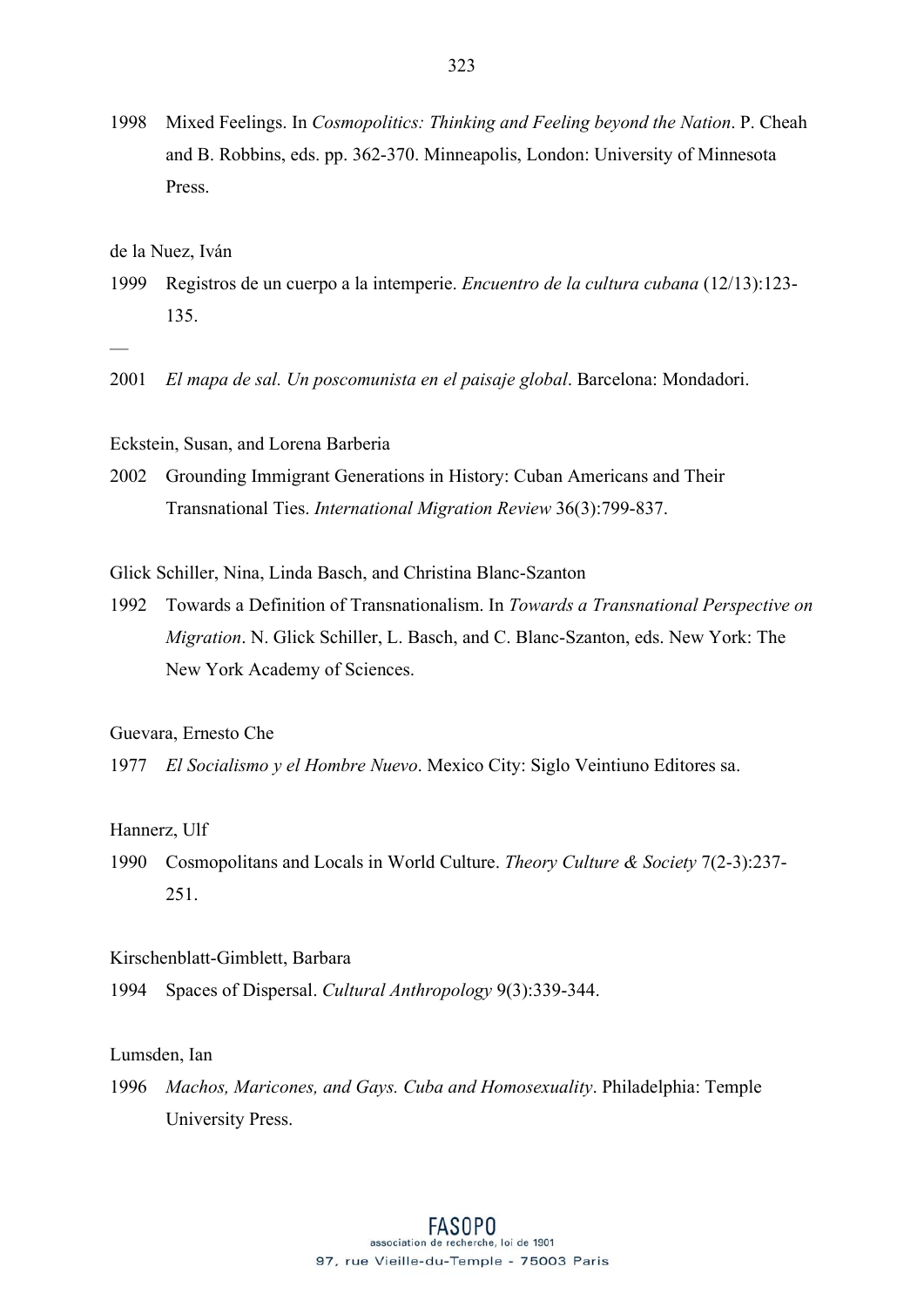1995 *Purity and Exile. Violence, Memory, and National Cosmology among Hutu Refugees in Tanzania*. Chicago: The University of Chicago Press.

### Martí, José

1982 *Major poems*. E. Randall, transl. New York &c,.

#### Robbins, Bruce

1998 Actually Existing Cosmopolitanism. In *Cosmopolitics: Thinking and Feeling Beyond the Nation*. P. Cheah and B. Robbins, eds. pp. 1-19. Minneapolis and London: University of Minnesota Press.

### Rosaldo, Renato

1993 *Culture & Truth: The Remaking of Social Analysis*. London: Routledge.

## Safran, William

1991 Diasporas in Modern Societies: Myths of Homeland and Return. *Diaspora* 1(1):83-99.

#### Said, Edward W.

2001 *Reflections on Exile and Other Literary and Cultural Essays*. London: Granta.

#### Smith, Lois M., and Alfred Padula

1996 *Sex and Revolution: Women in Socialist Cuba*. New York; Oxford: Oxford University Press.

### Vertovec, Steven, and Robin Cohen eds.

2002 *Conceiving cosmopolitanism : theory, context and practice*. pp. xii, 314. Oxford: Oxford University Press.

### Wardle, Huon

2000 *An Ethnography of Cosmopolitanism in Kingston, Jamaica*. Lewiston, Queenston, Lampeter: The Edwin Mellen Press.